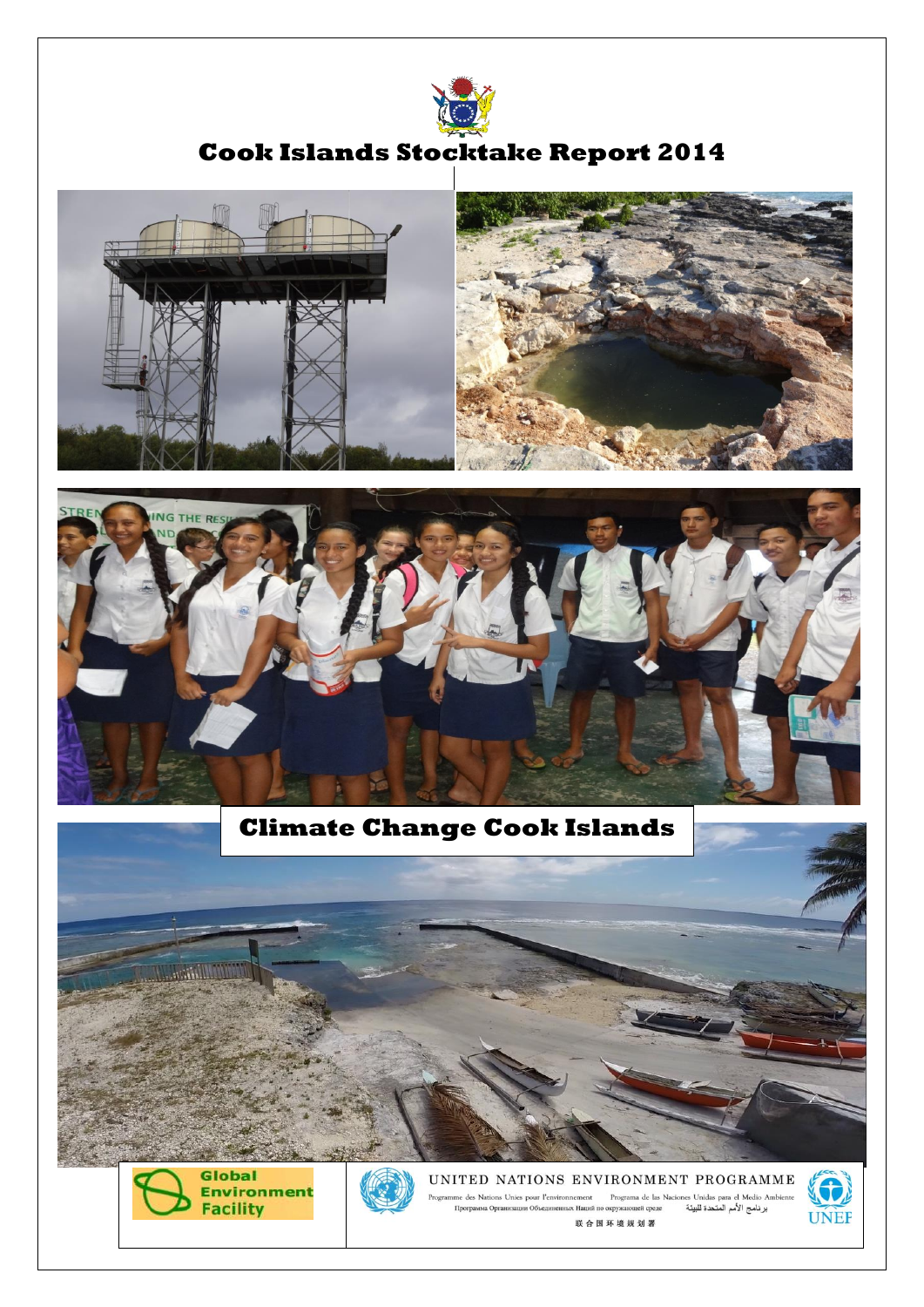United Nations Environment Programme

## **ENABLING ACTIVITIES FOR THE PREPARATION OF COOK ISLANDS' THIRD NATIONAL COMMUNICATION (3NATCOM) TO THE UNITED NATIONS FRAMEWORK CONVENTION ON CLIMATE CHANGE (UNFCCC)**

#### **Brief Description**

The project will enable the Cook Islands to prepare its Third National Communication to the Conference of the Parties of the UNFCCC. The activities within the Third National Communication are a continuation and update of the work done by Cook Islands to prepare the Second National Communication carried out by the National Environment Services (NES) 2011. Main components are; 1) National Circumstances, 2) Inventory of Greenhouse Gas (GHG) emissions, 3) Programmes containing measures to facilitate adequate adaptation to, and mitigation of climate change, 4) Programmes and national action plans that are considered relevant for the achievement of the objectives of UNFCCC. Furthermore to enhance national capacities and raise general knowledge and awareness on climate change and its many effects, therefore, contributing to putting climate change issues higher on the national agenda through strengthened cooperation and increased involvement of all relevant stakeholders particularly the private sector. In addition, it will also strengthen and build national capacities for participation in different mechanisms related to GHG mitigation and to fulfilling other commitments under the UNFCCC.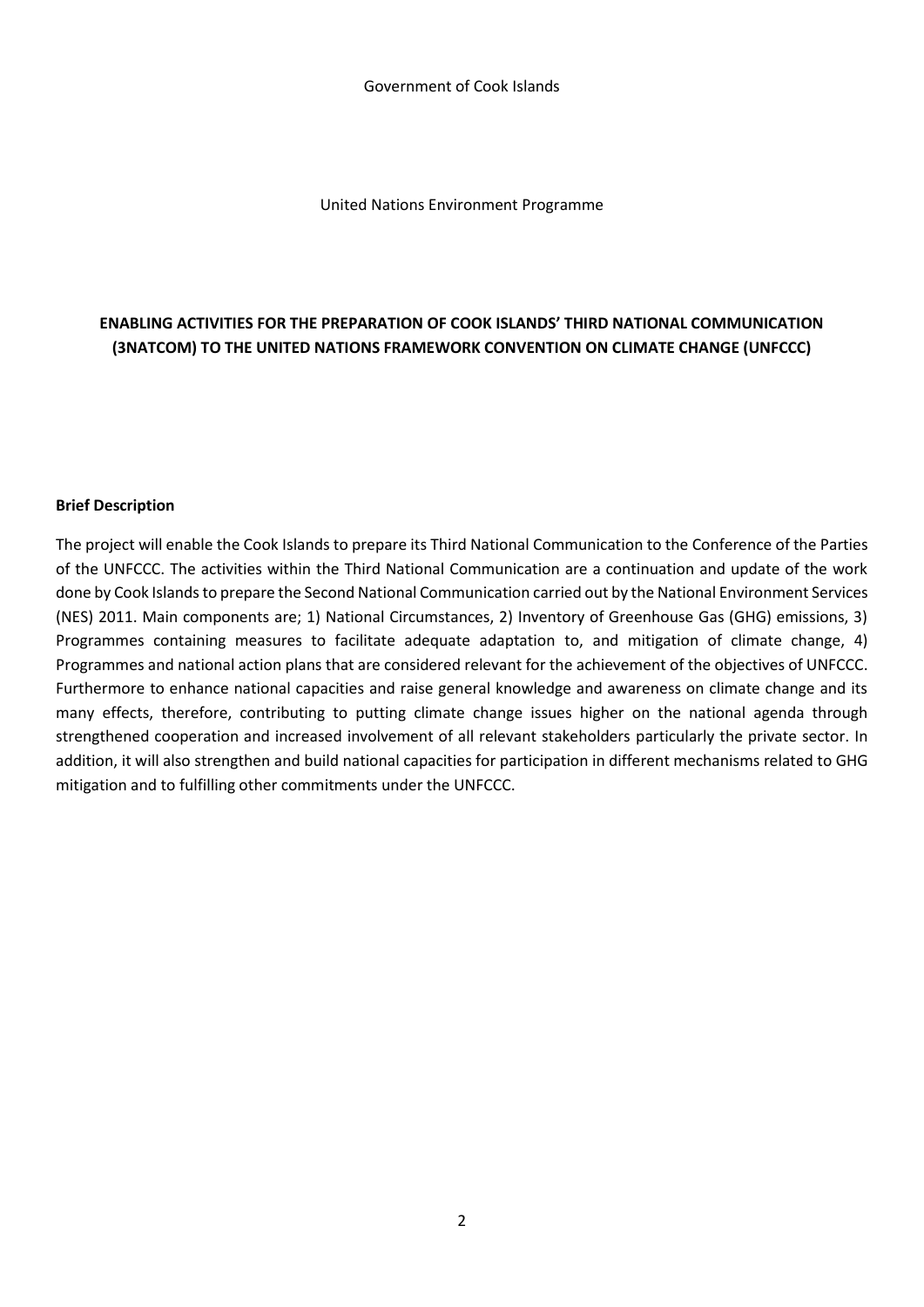#### **TABLE OF CONTENTS**

#### **1. INTRODUCTION**

- **a) Background**
- **b) Objective of the stocktaking and stakeholder consultations**
- **c) Methodology**
- **2. MAIN FINDINGS OF STOCKTAKING AND STAKEHOLDER CONSULTATIONS** 
	- **a) Work carried out under previous climate change enabling activities**
	- **b) New areas of work for the Third National Communication (3NC)**
	- **c) Priorities for the Third National Communication identified under various components**
	- **d) Step taken or envisaged to implement the Convention**
	- **e) Other information considered relevant to the achievements of the Convention**

#### **3. MAIN LESSONS LEARNED OF THE SELF-ASSESSMENT EXERCISE**

- **4. PROJECT PLAN AND BUDGET**
- **5. ACKNOWLEDGEMENTS**
- **6. REFERENCES**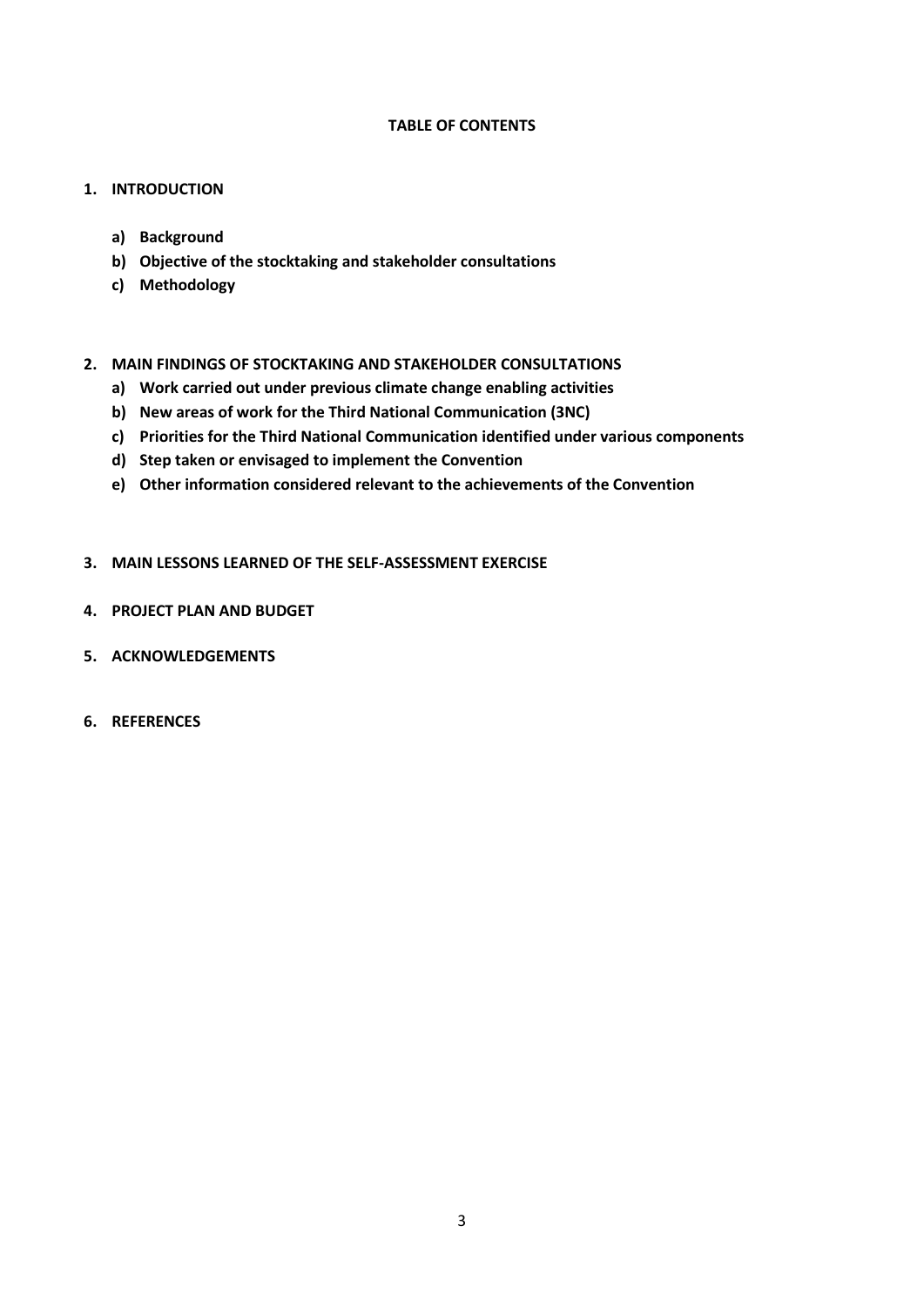## **I. INTRODUCTION**

#### **A. BACKGROUND**

In accordance with the GEF operational procedures for the expedited financing of national communications, the Cook Islands a Non-Annex 1 Party member, propose to conduct a self-assessment of project activities since the second national communication to the United Nations Framework Convention on Climate Change (UNFCCC). Additionally, to follow up exercises including preparations that is relevant to the Third National Communication (3NC) to the UNFCCC. The Second National Communication was prepared by the National Environment Services (NES) which was released in 2011.

The stock take exercise and stakeholders consultation is the first phase in preparing the project proposal for the funding of the 3NC. It is focussed on documenting previous work of the Second National Communication (SNC) to prevent duplication, identifying the information gaps, constraints and limitations. It also explores strategies and initiatives for building on existing activities and experiences likely to enhance climate change related activities, and sustainable activities aimed at addressing identified priorities nationwide.

The Government of Cook Islands has received funds from UNEP office in Nairobi to the amount of US\$20,000.00 to conduct the stocktaking and stakeholder consultation phase one of the project. The second phase of the project is to design a project proposal using the background information generated from the stock take and consultation meetings to access US\$480,000.00 for funding the financing of the Third National Communication (3NC)

## **B. OBJECTIVE OF THE STOCKTAKING & STAKEHOLDERS CONSULTATIONS**

The objective of the stocktaking exercise and stakeholder consultations is to build upon existing activities, institutions and knowledge relating to the preparation of the national communication and to review and seek relevant information on national stakeholders' experiences from past and existing programmes, and their likely contributions towards the preparations of the 3NC to meet the country's obligations under the UNFCCC.

## **C. METHODOLOGY**

The stocktaking exercise was carried out by the Climate Change Cook Islands team, whilst the stakeholder and fuel supplier's consultations were conducted in collaboration with the Meteorological Office. The following methods were applied to gather and solicit information from the various sources; government ministries, relevant agencies, institutions, the private sector and other non-government organisations and community groups.

- a) Gathering and review of information relating to climate change activities of the 2NC and other related activities
- b) Meet with the suppliers of fuel
- c) Questionnaires to relevant ministries
- d) Meet/consult with relevant stakeholders
- e) Stakeholders meeting

Step (a) assisted in identifying relevant stakeholders as well as the approach to be taken, whilst steps b, c and d, assisted with defining the scope and focus of the stocktaking exercise. A one off meeting was held with fuel suppliers to seek their cooperation and collaboration to work under the 3NC whilst also obtaining their views and experiences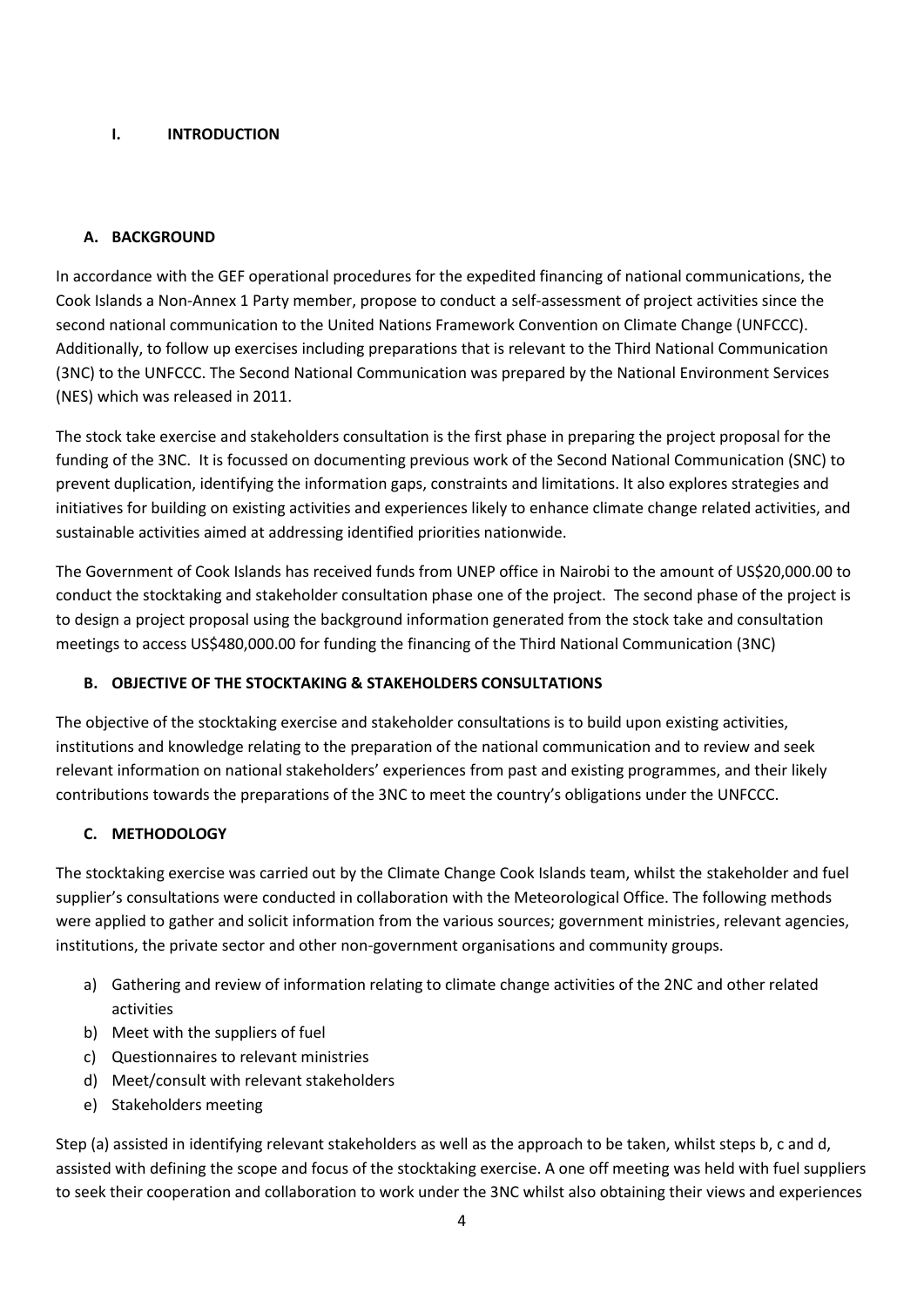working under the 2NC. The meetings and questionnaire were basically to source feedback from the 2NC processes and experiences and to identify potential new areas of interest for the 3NC. The UNFCCC guideline that was adopted by the Conference of the Parties (COP), to the UNFCCC (UNFCCC COP decision 17/CP 8) was followed. Those consulted were open minded, receptive and willing to cooperate and collaborate with the Climate Change team by providing useful information and suggestions which contributed to the National Communication process even though, most were new to the NC process.

The Climate Change team after much deliberation and discussions decided to lead out the stocktaking exercise in order to build in country capacity and to acquire a documented report on the procedures utilised for future reference. The advantage of having the climate change office lead out the process are many, such as having already established relationships and networks from previous and ongoing climate change and related projects. In addition, stakeholders felt comfortable in dealing and conversing with people they were already familiar with, where previously the National Communication process was undertaken by overseas consultant assisted by local counterparts. Furthermore, the Climate Change Cook Islands division under the Office of the Prime Minister was established to coordinate and drive climate change related activities, and possess relevant institutional knowledge and of climate change and related activities at the ground level. Therefore, it was appropriate that the Climate Change team drive the National Communication stocktaking exercise.

Consultations, questionnaire and discussions focussed on the following components of the National Communication.

- Greenhouse gas inventory; identifying the gaps, constraints and limitations under the previous National Communication with particular attention to the main sources of GHG emission, consistent data collecting methods from sources, the reliability accessibility and availability of data with the capacity to collect, collate, analyse and manage data and linkages with national systems and priorities and training needs.
- Vulnerability and adaptation measures; identifying the gaps, constraints, limitations, areas of collaboration, institutional arrangements, capacity, methods and tools with linkages to national priorities and other development programmes and climate change related activities.
- Suggested new areas for the Third National Communication identified from the recommendations of the Second National Communication for continuity, and other initiatives associated with other programmes, projects, research and climate change related activities including communication, public awareness, technology transfer, education and capacity training needs and other relevant information.

The National Circumstances component was put together by the Climate Change team considering that most information contained in this section is of common knowledge and readily available.

## **Institutions and individuals involved**

The stock taking exercise was carried out by the Climate Change Cook Islands division of the Office of the Prime Minister. Prior to 2011, climate change was a section under the National Environment Services (NES), but due to the growing demands in climate change, the Cook Islands Government moved to establish a standalone division separate from NES under the Office of the Prime Minister. Where previously the National Communications was a task under NES, but for this new arrangement, this will be driven by the Climate Change Cook Islands Team under the Office of the Prime Minister.

The team consists of a Director, Advisor and Coordinator and the other three members work on the SRIC CC Programme.

In carrying out the stock taking exercise the team did a desk review followed by a stakeholders meeting, questionnaire, one on one meetings, phone calls and emails.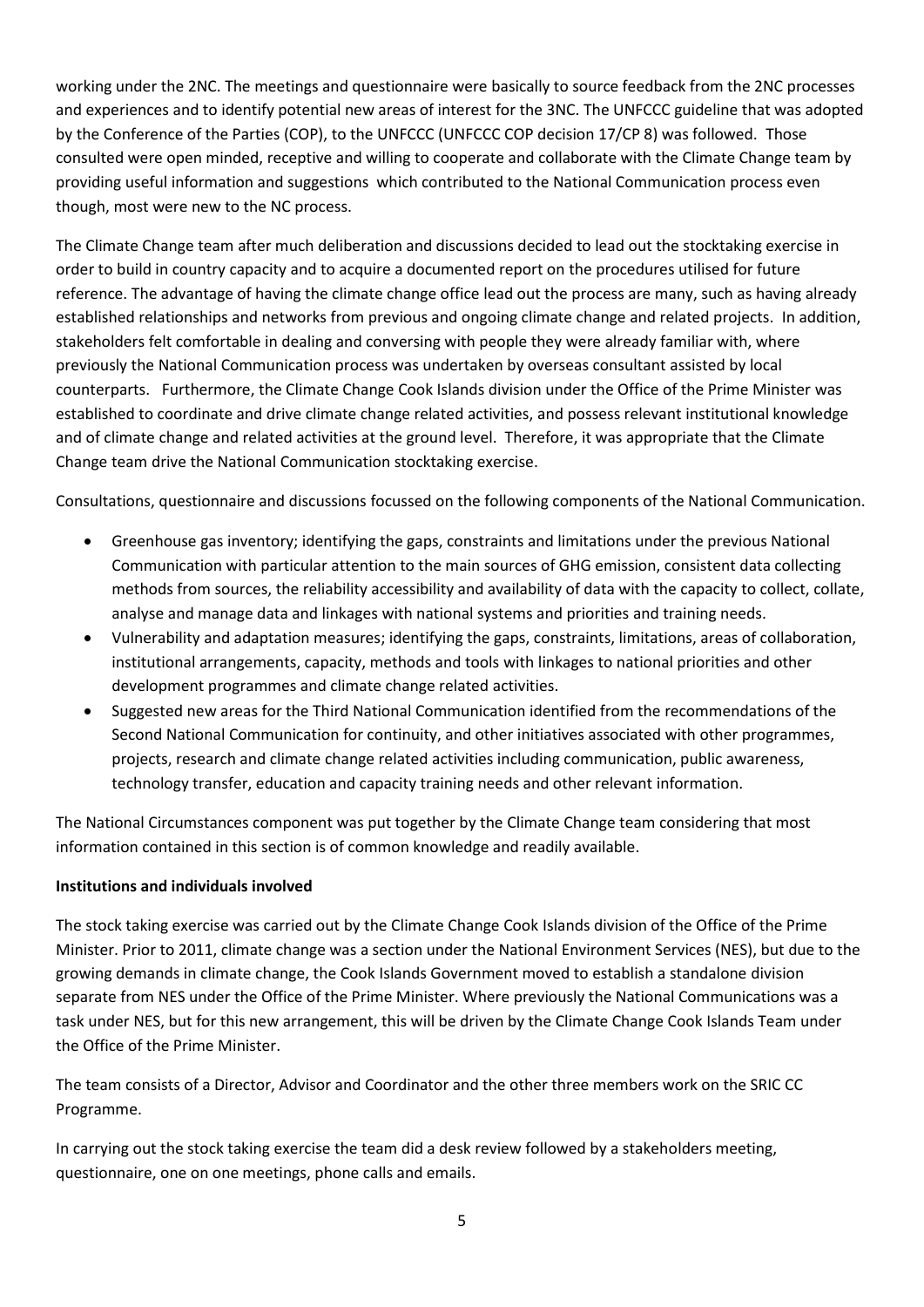The following are the list of persons and organisations consulted and involved.

| <b>Name</b>             | <b>Position</b>                   | Organisation                         |
|-------------------------|-----------------------------------|--------------------------------------|
| Pat Farr                | <b>Disabilities Coordinator</b>   | Ministry of Internal Affairs         |
| Vaine Wichman           | President                         | Cook Islands National Council of     |
|                         |                                   | Women                                |
| Mii Matamaki            | Senior Environment Officer        | <b>National Environment Services</b> |
| Dorothy Solomona        | Director, Pearl Division          | Ministry of Marine Resources         |
| Vanessa Jenna           | ADB Focal Point, DCD              | Ministry of Finance and Economic     |
|                         |                                   | Management                           |
| Arona Ngari             | Director                          | Meteorological Office                |
| <b>Charles Carlson</b>  | Director                          | <b>Emergency Management Cook</b>     |
|                         |                                   | Islands                              |
| William Tuivaga         | <b>SRICC CC Programme Manager</b> | <b>Climate Change Cook Islands</b>   |
| Don Dorrell             | <b>General Manager</b>            | Motor Centre (Private Sector)        |
| <b>Ted Nia</b>          | <b>Traditional Leader</b>         | Koutu Nui (House of Minor Chiefs)    |
| Tae Nootutai            | <b>Health Officer</b>             | Ministry of Health                   |
| Charlie Ave             | <b>Public Health Coordinator</b>  | Ministry of Health                   |
| Professor John Hay      | Regional Climate Change Advisor   | Consultant                           |
| Mat Purea Dr            | Secretary                         | Ministry of Agriculture              |
| Paul Maoate             | Acting Director, Civil Works      | <b>Infrastructure Cook Islands</b>   |
| Tangi Tereapii          | Director, Renewable Energy        | Office of the Prime Minister         |
| Odi Tangianau           | Director, Outer Islands           | Office of the Prime Minister         |
| <b>Gerald McCormick</b> | Director                          | <b>National Heritage Trust</b>       |
| Kelvin Passfield        | <b>Technical Director</b>         | Marae Moana (Marine Park)            |
| Pua Hunter              | Director                          | ICT, Office of the Prime Minister    |
| <b>Kevin Hosking</b>    | Senior Statician                  | <b>Stats Office</b>                  |
| <b>Tauturu Jones</b>    | Representative                    | Dorcas (NGO)                         |
| Teariki Rongo           | Project Officer                   | Ministry of Marine Resources         |
| <b>Arthur Taripo</b>    | Policy Advisor                    | Te Aponga Uira (TAU)                 |
| <b>Gail Townsend</b>    | Policy Advisor                    | Ministry of Education                |
| Te Tuhi Kelly           | Project Officer                   | <b>Red Cross</b>                     |
| Junior Ngatokorua       | Senior Maritime Officer           | <b>Ministry of Transport</b>         |
| Ngapoko Ngatamaine      | Director                          | Customs                              |
| Tinirau Tamarua         | Director, Waste                   | Infrastructure Cook Islands          |
| <b>Graeme Wiig</b>      | Manager                           | TRIAD (Private Sector- fuel)         |
| Vaea Maoate             | Manager                           | Pacific Islands Energy (Private      |
|                         |                                   | Sector)                              |
| Mark Vaikai             | Director                          | Pacific Energy Ltd (Private Sector)  |
| Teina MacKenzie         | Representative                    | TIS (NGO)                            |
| Ana Tiraa               | Director                          | Climate Change Cook Islands          |
| Teina Rongo Dr          | Advisor                           | Climate Change Cook Islands          |
| Roger de Bray           | Commissioner                      | Renewable Energy                     |
| Morgan Hanks            | Manager, Development Programme    | Development Coordination Division    |
| Tino Vaireka            | Coordinator                       | Renewable Energy                     |
| Vaipo Mataora           | Manager                           | <b>Infrastructure Cook Islands</b>   |
|                         |                                   |                                      |
|                         |                                   |                                      |
|                         |                                   |                                      |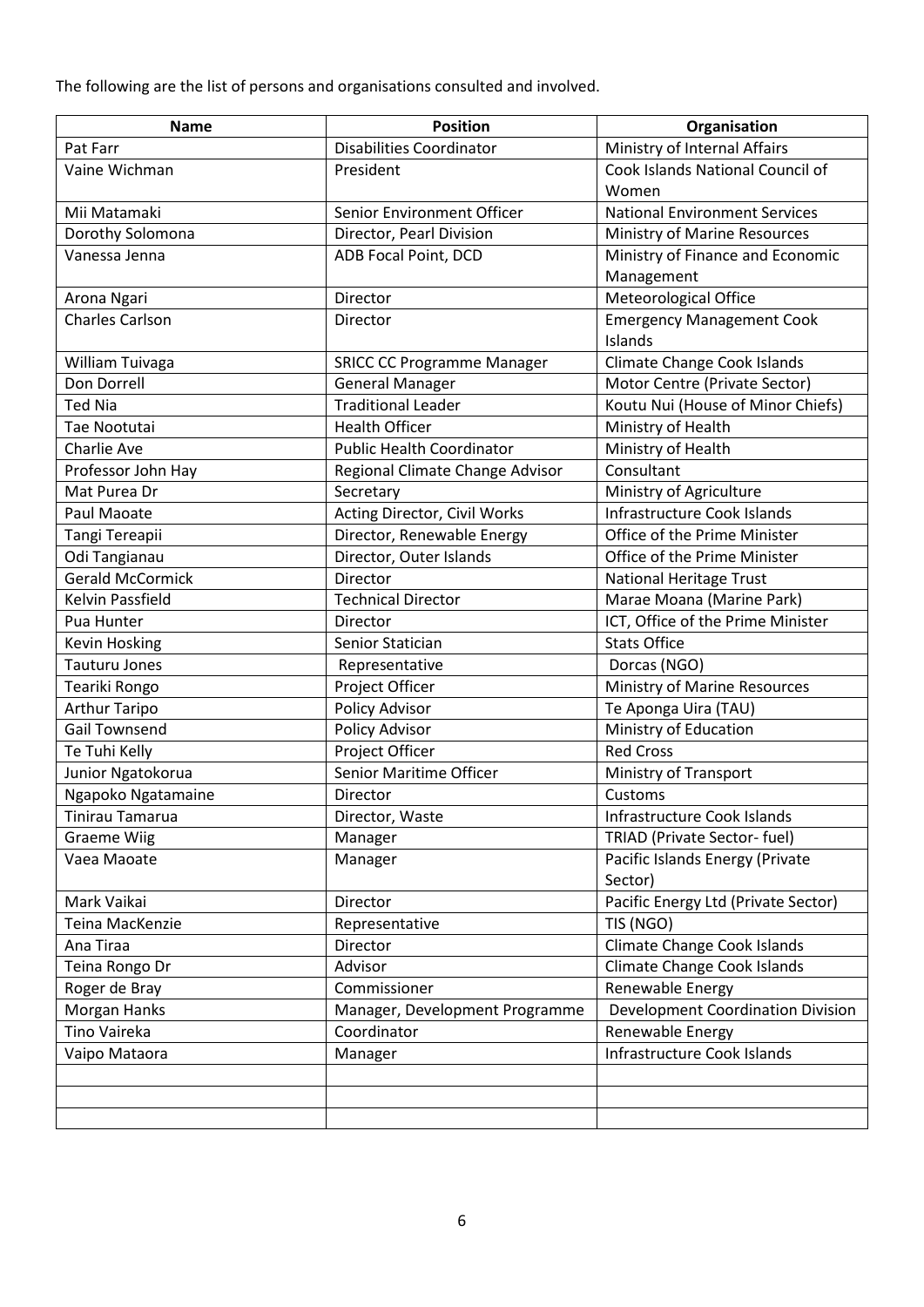Those consulted were either involved in the previous national communication or entirely new to their position therefore were unfamiliar with the national communication. However, people were willing to cooperate and work together with the climate change team to provide necessary information and data required for the development of the 3NC. Those familiar were willing to provide guidance and advice on the process from their personal experience.

The execution of the 3NC will align with the National Statistics Development Strategy that was recently developed this year. In that respect the team will collaborate with the national stats office to strengthen the process of data collation and analysis.

## **II. MAIN OUTCOMES OF THE STOCKTAKING, INCLUDING PRIORITIES IDENTIFIED**

## **A. WORK CARRIED OUT UNDER PREVIOUS CLIMATE CHANGE ENABLING ACTIVITIES**

Work carried out relating to climate change under various programmes such as the ADP regional programme RETA 6420, PACC, PEEP2, ADP Compact Fluorescent Light project, Fridge Freezer Swap project directly impacting the people with private partnerships has certainly generated much information and highlighted key issues as well as successes relevant to the preparation of the third national communication.

## **National Circumstances**

The Cook Islands national circumstances is of vital importance when considering climate change and related projects and activities. Management is an evolving area for the small islands in the Pa Enua since the enactment of the Pa Enua Act 2013. This gives autonomy to each island to manage their respective islands but it also means they have to strive to develop their systems to include climate change considerations and understand how to deal with the adverse impacts of climate change, climate variability and extreme events. Of the uninhabited islands of Manuae and Takutea they fall under the jurisdiction of the closest island that controls access to them.

## Geographical Features

- 1. The Cook Islands has a total land area of 240 km<sup>2</sup> comprising of 15 small islands in the South Pacific Ocean with an EEZ of 1.8 million km<sup>2</sup>. The country is spread between latitudes 9.22 degrees South and longitudes 157 – 166 degrees West. The islands are geographically divided into the Northern Group consisting of six islands and the Southern Group of nine islands.
- 2. Five islands of the Northern Group are low lying atolls rising from 5 9 metres above the mean sea level with the exception of Nassau which is a sand cay. Rarotonga is of volcanic formation and the biggest island of (67.2km<sup>2</sup>) with the highest point of 652 meters above the mean sea level. Four other islands in the Southern Group are low volcanic islands surrounded by raised reef platforms or *makatea.* Aitutaki is a volcanic island that is partially submerged with a large atoll type lagoon. Manuae and Palmerston are the only atolls in the Southern Group, while Takutea is the second sand cay island. The Cook Islands is made up of five different topographical island systems.
- 3. The climate is tropical and free from the influence of large land masses. The wet season is from the months of November to April which is also the cyclone season, and the dry season is from May to October. There is a strong persistent trade wind throughout the year during the cooler months from June to August when anticyclones passes to the south and weaker during the warmer months. Tropical cyclone is influenced by the easterly shift of the South Pacific Convergence Zone (SPCZ) and the El Nino Southern Oscillation (ENSO) phenomena.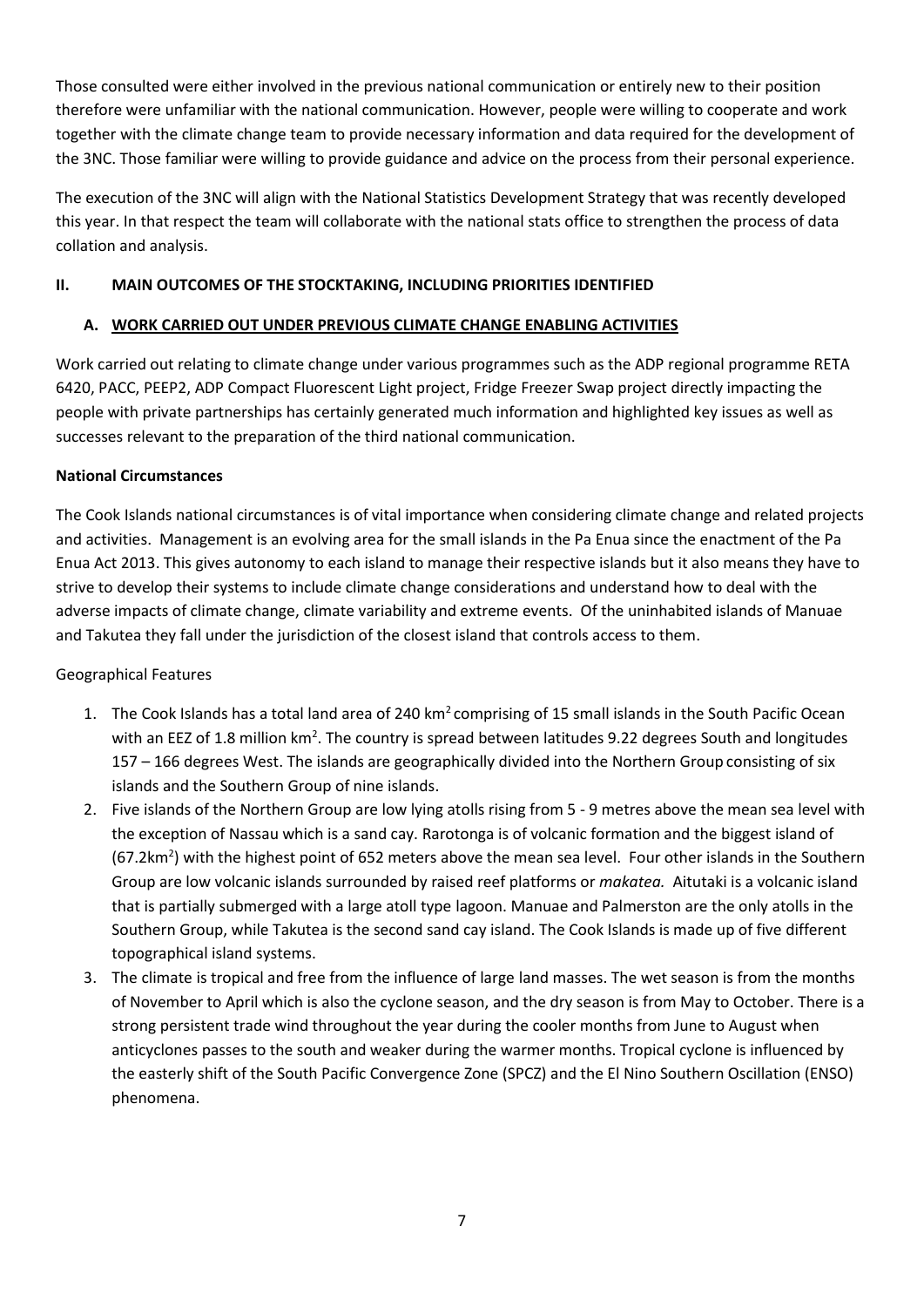

*[http://www.worldatlas.com/webimage/countrys/oceania/ck.htm -](http://www.worldatlas.com/webimage/countrys/oceania/ck.htm) copied 9/9/2014* 

Population and economic situation

The Cook Islands population has continuously declined over decades since the deterioration of the agriculture industry in the late 70s which was also followed by the collapse of the copra market. In addition, the economic reform in 1996 contributed to a mass exit of people where nearly two thirds of public servants lost their jobs. The 2011 census showed a total resident population of 14,974 with an overall total population of 17,794 which 74 per cent is centred in Rarotonga, 20 per cent in the Southern Cooks and 6 per cent in the Northern Cook Islands. Population demography of Cook Islands, particularly in the Pa Enua (Outer Islands) show the majority of residents is mainly made up of seniors and young children.

- 1. Tourism remains the main contributor to the Cook Islands economy making up of almost 85 percent of the Cook Islands GDP. Tourism peaked in 2012 to 122, 384 with a slight decrease in 2013 of 121, 158 tourists. The impact of tourism on the local infrastructure, systems, environment and the indigenous population necessitates an enquiry to determine impact on these systems and their sustainability.
- 2. Real Gross Domestic Product (GDP) in the December quarter of 2013 grew by 0.2 per cent compared to the same quarter of 2012. The first significant growth of 0.9 per cent in Agriculture was registered with the highest output for decades. Exports for the September quarter 2013 increased by \$1.1 million to make \$4.0 million in comparison to the same period of 2012. Fresh or chilled fish made up 92.2 per cent of exports which 57.6 per cent is exported to China, and Japan with a share of 20.5 per cent.

## New areas for 3NC;

3. Imports continue to outweigh exports due to many reasons, including Cook Islands inability to manufacture and produce economies of scale which is further compounded by high transportation costs due to the distance, remoteness and isolation from the main port of export. The September quarter 2013 recorded imports of \$42 million which is mainly machines and transport making the largest share of \$11.8 million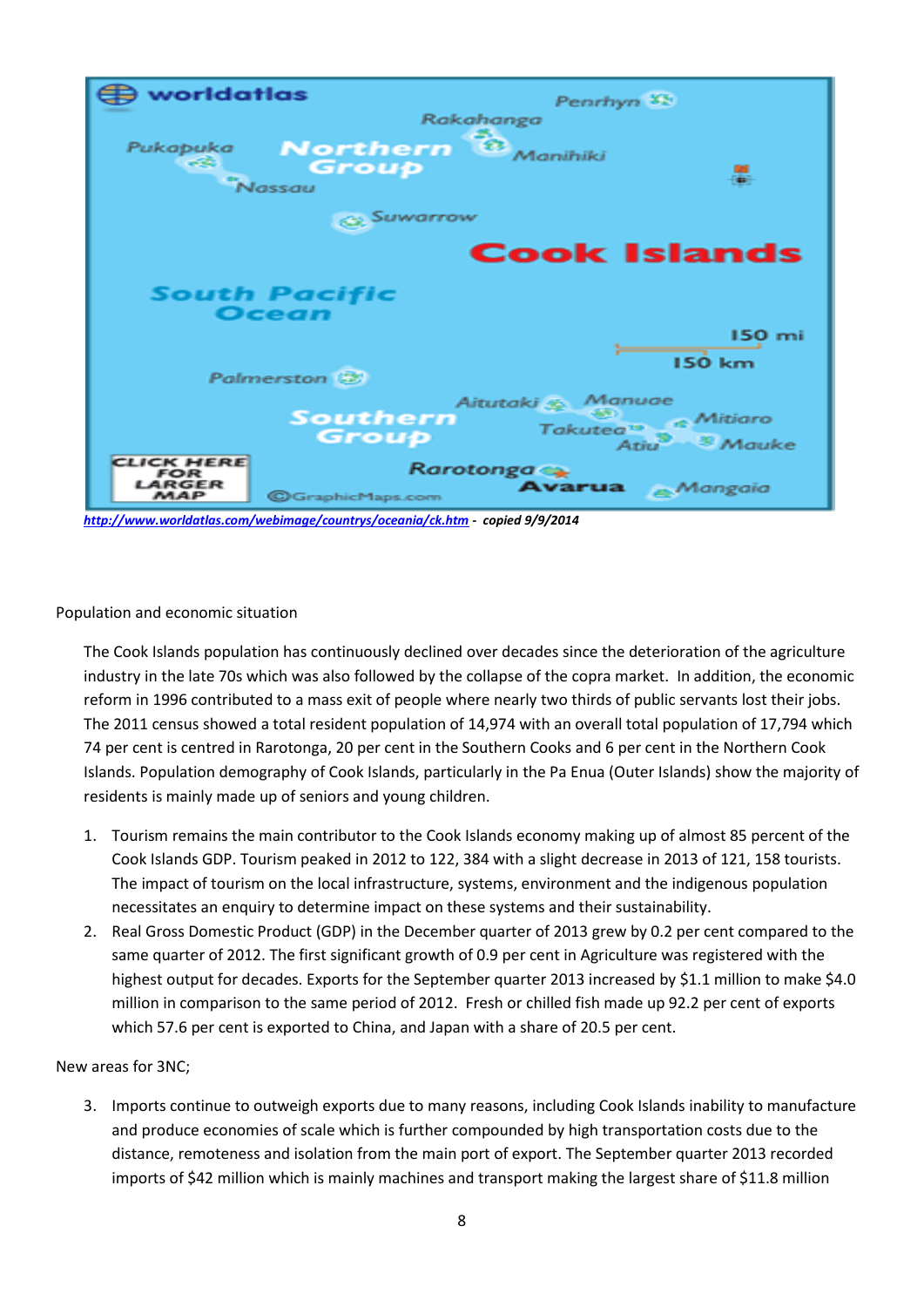followed by food and live animal imports of \$9.9million and minerals and fuel with \$6.5million. The majority of imports were from New Zealand of 68.3 per cent.

- **4.** Subsistence lifestyle is on the increase in Rarotonga as many families strive to compensate for the increase in the cost of living. The last basic wage increase was in April 2014 from \$5.00 to \$6.00 with anticipation to review it annually. Maternity leave for birthing mothers was enacted in 2013 giving mothers the choice of 6 weeks with full pay or 12 weeks with half pay.
- **5.** There is wide disparity in the cost of living between the Northern Cook Islands and the Southern Cook Islands and from mainland Rarotonga and the rest of the Cook Islands. High transportation costs to the outer islands compounded with escalating commodity costs and limited employment opportunities are some factors driving many young families and young people off their islands to seek work in Rarotonga or abroad.

## **National Greenhouse Gas Inventory**

On consultation with those who previously worked on the GHG inventory of the 2NC, it was obvious that the GHG was the most difficult area of work due to the complexity of the technical processes and terminologies as well as the lack of trained people to work in this area. The problems and issues highlighted in the 2NC still remain to be dealt with and addressed in particular the building of in country capacity to work on GHG data collection, management and analysis. It is pertinent that this issue is addressed under the Third National Communication in order to improve and build in country capacity to deal with GHG data. Solar water heater systems are increasing steadily to 1, 261 (Census Report 2011) and with the government 2015 fifty percent of renewable energy target and 2020 hundred per cent target, it is anticipated an increase on alternate energy source will reduce Cook Islands GHG emission and fossil fuel dependency.

Ongoing concerns and new issues identified;

- 1. The IPCC inventory guideline is too complicated to understand and follow other than by an overseas expert person therefore disadvantaging small islands with limited capacity and personnel. A simplified version of the IPCC inventory guideline would increase and build in country capacity and reduce costs and dependency on overseas consultants.
- 2. Access to some data is restricted for some unknown reasons and when data is available it is not always shared.
- 3. Data management systems across government ministries and agencies is still a novelty and if they exist are poorly maintained and not supported through core funding.
- 4. It is still difficult to nominate and train a specific person in the Pa Enua to focus on data collection because people are always moving, adding to the problem of inconsistent, unreliable and inaccurate data from the Pa Enua.
- 5. Geographic Information systems GIS mapping forest cover was completed for some islands which will generate some output data for the 3NC.
- 6. Biomass is difficult to measure and report on and will require more investigation to determine creative ways and means of capturing this information, even though Cook Islands contribution is negligible.
- 7. There is no regulation to control the importation of fuel and fuel content. It is important to define fuel content considering there are different components of fuel, which depending on how it is used can emit different levels of gas into the atmosphere.
- 8. There is a lack of information provided to consumers on fuel contents and their possible disadvantages to the user and to the environment.
- 9. A Registration of fuel importers is required in order to control fuel activities in the country and to ensure that importers comply with the rules set out by the Petroleum Unit of SPC under the Pacific Islands Strategy Fuel Regulation.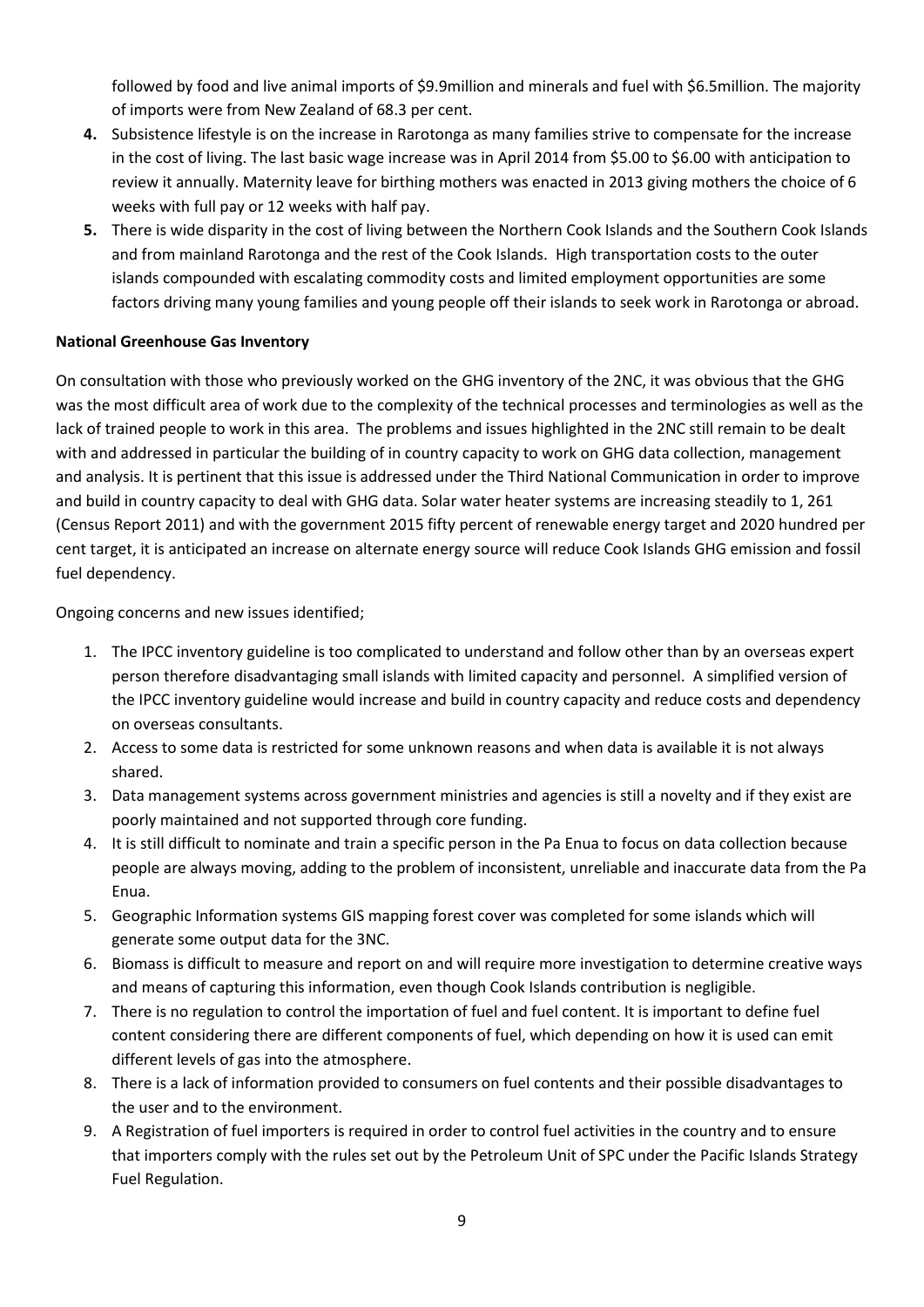- 10. An analysis of gas volume and type of gas emitted from cooking gas (buthane) is necessary to determine its contribution towards GHG and to consider the level of emission if within or above the regulated standards. Gas is widely used in most households on Rarotonga and the Pa Enua for cooking and hot water systems, making up 5, 031 entities who use gas fuel as opposed to 2, 669 who use electricity (Census Report 2011).
- 11. Alternate energy sources such as solar energy is on the increase that hopefully will offset the total GHG emission level in other areas.
- 12. Data is required on the amount of fossil fuel imported into the country such as petrol, diesel and liquid gas and made available to the general public.
- 13. Road transport has increased significantly over the last few years with no control mechanisms in place to regulate the type of fuel for cars, trucks and motor bikes, in addition there is a lack of future planning to investigate other alternate fuel sources to supplement the use of fossil fuels in auto transport.
- 14. Training of relevant people working with GHG inventory is crucial for the development of the third national communication, as well as understanding the IPCC guidelines.
- 15. All maritime activities in Cook Islands EEZ should be accounted for and reported, as their contribution can greatly affect Cook Islands GHG emissions output.

## **Vulnerability and Adaptation Assessment under 2NC**

Vulnerability and Adaptation assessments were carried out by the National Environment Services (NES) on the islands of Manihiki, Rakahanga, Penryhn and Atiu. Under the USP/EU/GCCA Community Engagement Project, a further Penrhyn V & A assessment was conducted using a participatory approach. The results of that assessment have been compiled into an adaptation plan for the island of Penrhyn and priorities of repairing small boat landings in Omoka, and water security in Te Tautua are in the final stages of completion.

Most other islands are due for a review of their V & A's (2008) with the exception of Palmerston island that is yet to have a V & A developed. The Ridge to Reef (R2R) GEF 5 project under the auspices of the National Environment Services (NES) will generate concerted information and data on both terrestrial and marine biodiversity, habitats and species, including measures for adaptation, protection and conservation against the adverse impacts of climate change. In addition, the Natural Heritage Trust has increased its data base from 3,700 species to 4,200 which is made up of 2,300 known terrestrial and freshwater species and 1,900 marine species.

Although good progress was made under the 2NC, but some critical areas still needs to be addressed such as; water sustainability, continuing coastal and foreshore activities, biodiversity both terrestrial and marine ecosystems.

Ongoing concerns and new areas identified;

- 1. Data on marine ecosystems is being collected by different agencies. There needs to be a coordinated centralised data bank to collate all marine ecosystems data in order to prevent duplication and confusion and data should be accessible to the public.
- 2. Water infrastructure is an expensive development but there is still a lack of water policy on all the islands.
- 3. The high cost of and unreliable transportation to the Northern Group is a major hindrance to the effective delivery of climate change and disaster management projects and programs to these remote islands.
- 4. EMCI must include disability concerns into their plans and improve coordination amongst relevant stakeholders.
- 5. Climate change awareness programs are more effective when delivered in the local Maori language particularly when scientific terminology is involved. The use of local examples should be exemplified and awareness programs should reach all the diverse sectors in the community, such as churches, uniformed organisations, youth and sports associations and civil society.
- 6. Future policy development must be based on science and research for meticulous decision making.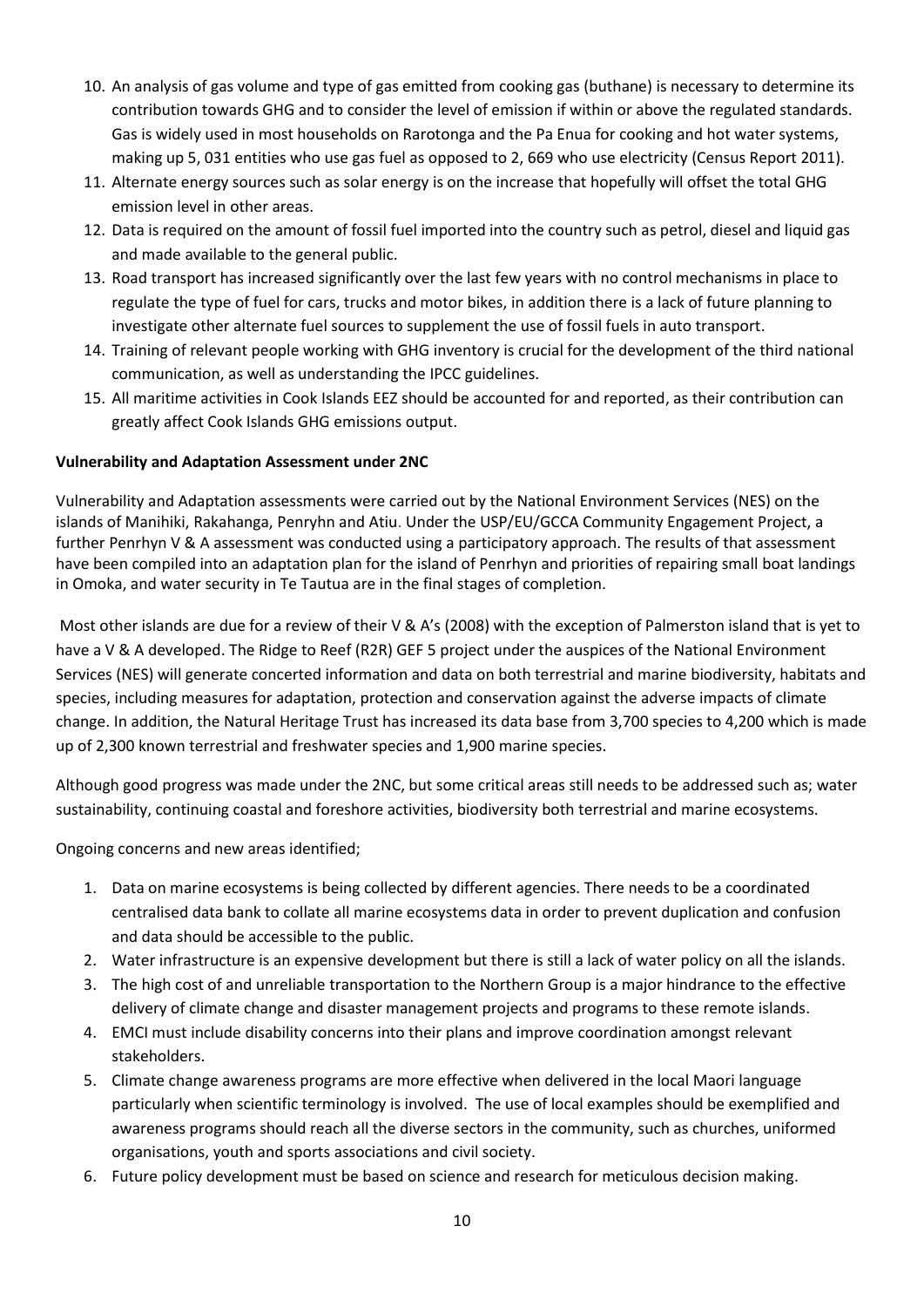- 7. It will be prudent to synthesis strengths from both the USP EU GCCA participatory approach and the NES V & A approach in order to facilitate strong ownership from the Pa Enua. Simplifying the steps and encouraging more involvement in the process allows for stronger partnerships and firms up adaptation implementation plans. Key concerns and proposed activities from all the V & A assessments ought to be integrated into the respective Island Development Plans and annual budgeting process to generate continuity and momentum translating these into concrete actions at the grassroots level within a specific timeframes.
- 8. Vulnerability and adaptation assessments ought to be carried out every three years as a means to monitor and update local situation and ongoing climate change adaptation and mitigation measures. The assessment should become an automatic undertaking by island governments and agencies and ties in with their overall aims to strengthen island sustainable development plans.
- 9. Building capacity to access funds is pertinent to ensure the steady flow of funding for ongoing climate change and related on ground projects and also to meet our country obligations under UNFCCC.
- 10. Climate change and disaster management must be reflected in the Pa Enua sustainable development plans to demonstrate a unified and coordinated effort in addressing the adverse impacts of climate change.

The PACC project has enabled the collection and collation of coastal data which is useful for the construction of harbours through the application of the coastal calculator methodology. Through this application it is possible to construct all the harbours in the Cook Islands to island specifications to withstand strong wave actions and the adverse impacts of climate change. The island of Mangaia was the fourth to have its harbour completed using the coastal calculator methodology. Similar plans are under way for the harbours of Pukapuka, Penryhn and Rakahanga islands in the Northern Cooks.



*The completed Mangaia harbour 2014 (Picture provided by Paul Maoate ICI)*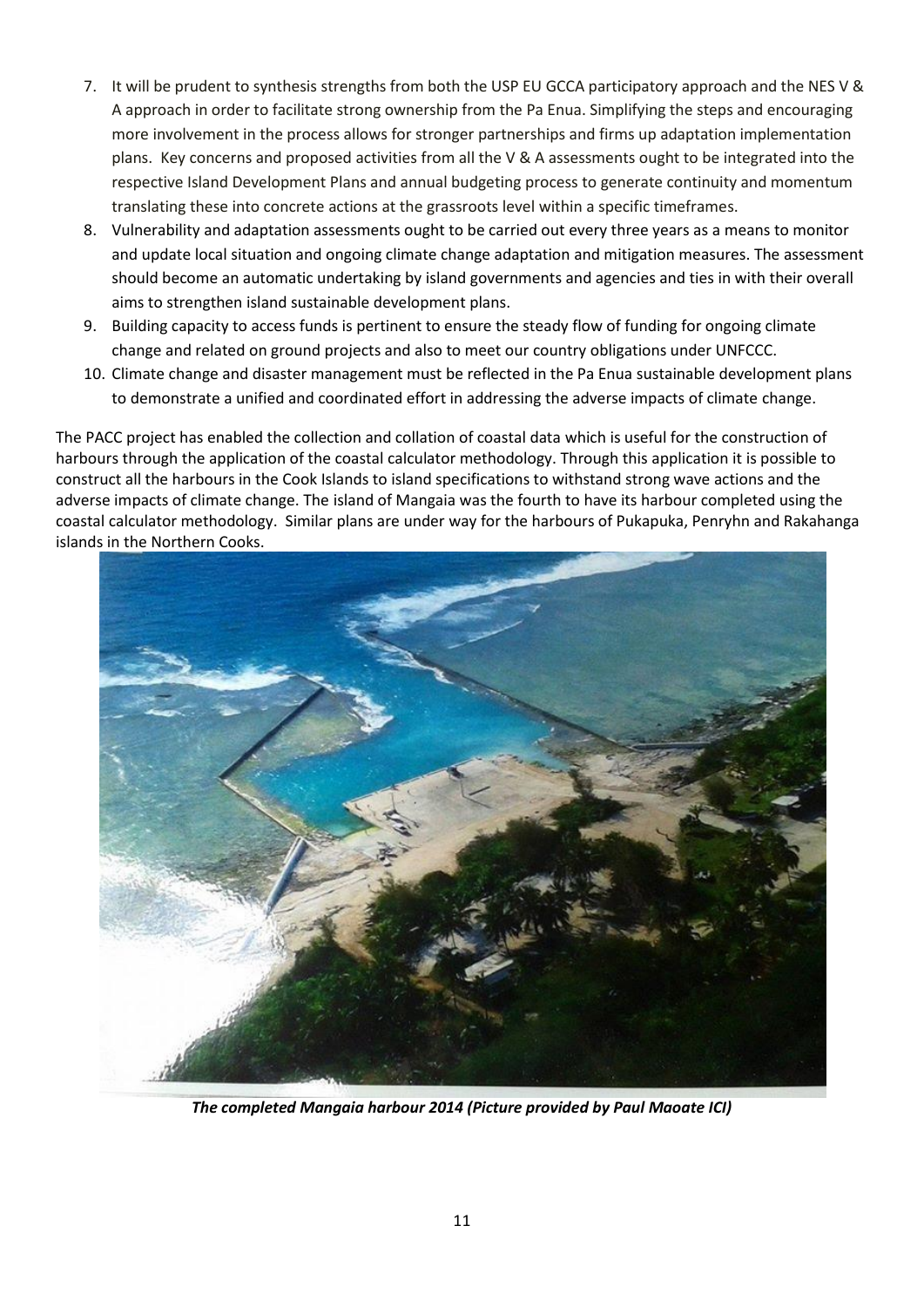## **Responses to Climate Change and Sea-Level Rise**

The institutionalisation of the Climate Change Cook Islands unit as a division under the Office of the Prime Minister in 2011 demonstrates Cook Islands government commitment to the UNFCCC process. High priority accorded to climate change and Renewable Energy also under the jurisdiction of the Office of the Prime Minister further substantiates the urgency to carry out adaptation and mitigation measures to address the adverse impacts of climate change in Cook Islands.

Climate change awareness is gaining momentum through the coordination efforts of the climate change division. Specifically focusing on climate change and related issues, and delivering on project coordination, management and partnerships with other ministries and agencies, the work has progressed significantly since the inception of the division. There is increased public awareness on climate change matters and concerns with increasing understanding on the adverse impacts of climate change particularly in the Southern Group islands. This was possible through a combined effort of the SPC EU GCCA PSIS and SRIC CC which was coordinated and implemented by the climate change division as well as news releases including public relations activities such as Lagoon Day etc. More importantly the climate change presentations in the local Maori language contributed greatly to the public interest and awareness. Unfortunately, due to transportation and the astronomical costs of travel to the Northern Group islands these islands have not been reached at this stage except through certain media publications and formal communications. Some projects identified through the V & As on the Northern group islands have received materials for building of water tanks and boat moorings on Penryhn island, others have gone ahead and hand build their own adaptation measures to sea-level rise such as this boat mooring pictured below build by its owner to adjust to sea-level rise on the island of Manihiki in the Northern Cook Islands.



*By using a wheelbarrow this farmer has painstakingly build his boat mooring to adapt to sea-level rise in the Manihiki lagoon (Photo provided by Rangi Mitaera 2014).* 

Renewable energy was identified under previous national communication as the most potential for mitigation actions for Cook Islands. It seems, Cook Islands have seized the challenge and is speeding ahead with a national vision of 50/15 and 100/20, meaning to achieve a 50 per cent renewable energy by 2015 and 100 per cent by 2020. At the current status the project is progressing steadily to achieving the national goal which will greatly reduce national dependency on fossil fuel therefore reducing our greenhouse gas emission. It is anticipated that by the end of 2015 there will be a 20 per cent reduction on the use of fossil fuel which 8 per cent will be generated from the airport solar panel project that is currently under construction and funded through NZ Aid. The renewable energy work is strategically guided by the NAMA and the Renewable Energy Charter 2012.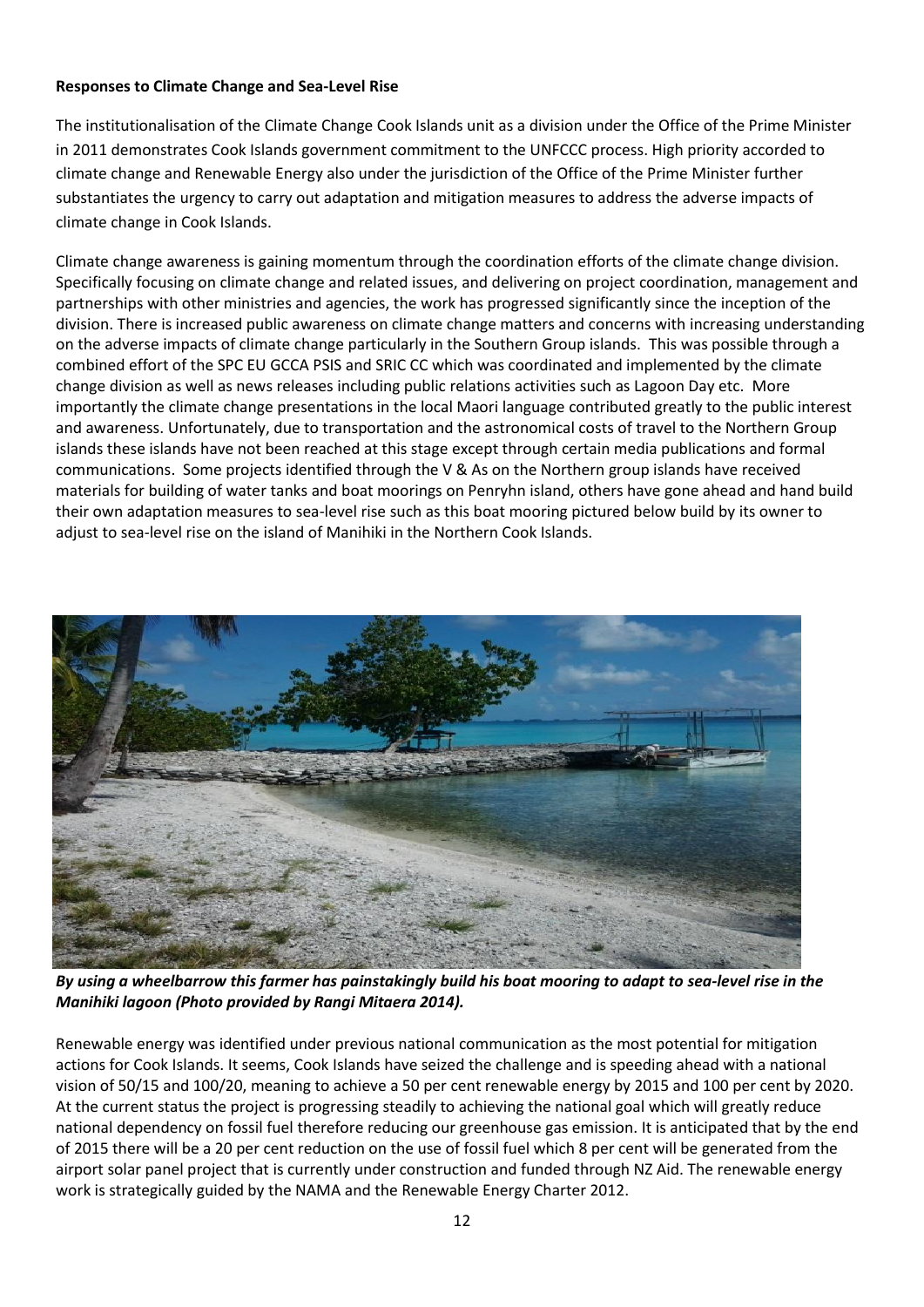The Climate & Disaster Compatible Development Policy 2012 -2016 (Kaveinga Tapapa) stipulates Cook Islands strategic plans and country vision for addressing climate change. Three key areas pertinent to Cook Islands response to the adverse impact of climate change are;1) adaptation and resilience, 2) low carbon development and 3) creating an enabling environment. Building on from the 2NC these three pillars encompasses enabling activities, actions, measures and plans to strategically address climate change through social, environmental and economic development based on the no regrets principle. The actions and activities of the third national communication will be guided by the Climate & Disaster Compatible Development policy.

#### **Synergy Between Enabling Activities and Other Projects**

The climate change division has demonstrated leadership through providing coordinating management including policy development and support and the implementation of climate change and related projects. There is concerted synchronisation with different government ministries, agencies, NGOs and civil society to collaborate on climate change and related activities. However, despite these successes, there is ongoing institutional debate whether to amalgamate climate change with disaster risk management under a joint legislation or to instigate a stand alone legislation for climate change. A legal analysis has provided some insight into the debate but this is yet to be widely consulted and digested before moving forward.

The coordinating role under the climate change division has provided opportunities for collaboration and partnerships with other government ministries, NGOs and civil society on climate change projects and programmes. The Platform, which is an open forum to highlight, discuss, update, debate and disseminate climate change information, has been instrumental in facilitating this role. It meets once every three months and is open to the interested public. It also serves as a forum to gauge public opinion on certain climate change and related issues. The strengthening of this forum is impeccable to progress and drive the work of the 3NC in an inclusive and transparent manner.

Since the establishment of the climate change division, climate change understanding within the ministries has greatly improved with increased willingness to work towards a common goal. In addition, the National Sustainable Development Plan 2011 -2015 (NSDP) goals 5 and 7 clearly identifies climate change and climate related activities thus forging synergies amongst implementing agencies which is recognised by ministry heads and included in their annual budget planning. The NSDP is the Cook Islands national over arching guiding policy document based on the MDG that provides direction and guidance for the strategic development of the nation which subsequently is the foundation of the climate change policy (Kaveinga Tapapa). Aligning the work of the 3NC with the NSDP will greatly forge synergies amongst relevant stakeholders and increasingly promote climate change awareness and understanding at the national level. Leveraging our strengths through strategic partnerships ensures a wider reach, increased awareness and strengthened relationships in dealing with and adapting to the adverse impacts of climate change.

## **B. SUGGESTED NEW AREAS OF WORK FOR THE THIRD NATIONAL COMMUNICATION**

Although some areas have been completed under the 2NC there still remain some pertinent areas that deserve attention before moving forward in new areas under the3NC. Thus, the continuity in these areas is somehow essential for achieving national goals and country obligations under the UNFCCC. Suggested areas to be carried forward under the 3NC are;

1. To review and use local science based information, knowledge and practices in conjunction with best international practices in the development of plans for vulnerable communities such as Palmerston, Pukapuka, Nassau, coastal and foreshore development, agriculture, fisheries and the creative industries.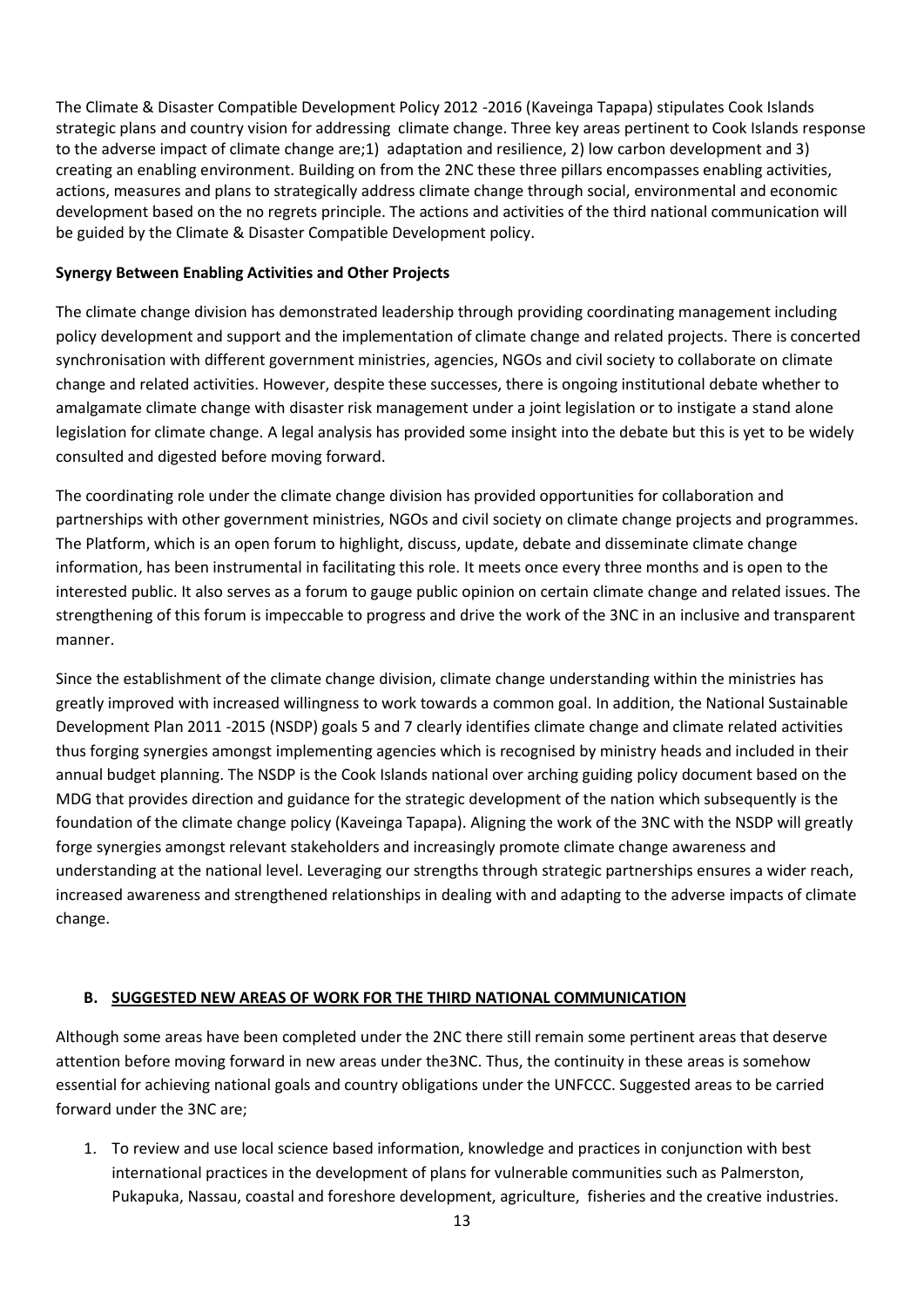- 2. To consult and develop a land use policy, whilst reviewing infrastructure building and construction code, the foreshore and coastal development assessment process, review of transport standards, and to develop water policies for all the islands.
- 3. To improve the development of databases and data collation processing and management activities for GHG inventory to allow continuous updating and reporting.
- 4. Capacity building was identified as an essential element for the development of the 2NC and will continue under the 3NC. Capacity building should be an ongoing element for the development of the NC.
- 5. The integration of technology transfer in climate change initiatives and related projects, energy efficiency, research and development including monitoring and evaluation will greatly contribute to the sustainability of climate change related activities and streamlining of climate change in national and local community action plans.

## **C. PRIORITIES FOR THE THIRD NATIONAL COMMUNICATION IDENTIFIED UNDER THE VARIOUS COMPONENTS**

## **National Circumstances**

A clear understanding of the national circumstances of Cook Islands is essential for the effective development and delivery of climate change initiatives and activities. Thus the 3NC will take into consideration the remoteness, isolation, astronomical transport costs and the disparity in the cost of living between the Northern Group, South and mainland Rarotonga. In addition population spread and demography in the Pa Enua (outer islands) is a major factor to consider as this can greatly affect the sustainability of climate change projects. Sea level rise is felt in the North and southern islands including loss of terrestrial and marine species, changes in human practices and behaviour and experiences in climate variability, temperature rise, droughts and cyclones.

Better understanding of climate predictions has greatly contributed to improved decision making and future planning processes and actions, thus forging better relationships, partnerships and collaboration amongst government, NGOs, civil society and communities in dealing with climate change and related issues. The planning and delivery of adaptation projects in the Pa Enua resulting from the SRIC initiatives, SPC EU GCCA PSIS, USP GCCA PSIS, PACC, FINPAC has greatly increased awareness on climate change and will need monitoring and evaluation to assess the value and sustainability of these projects on the respective islands. Strengthening and building of the capacities of island communities with, planning, monitoring, evaluating, and reporting on climate change and related activities will greatly assist with the work of the 3NC.

The newly established climate change unit under the Office of the Prime Minister will greatly give clout to the work of the 3NC. Strengthening the unit in essential capacities with relevant resources under the 3NC are critical elements in the development and for the continuity of the NC process in Cook Islands. Furthermore, the anticipated BURs will require specific expertise training, thus building capacity in this area is also essential and will indeed contribute to our national capacity building initiatives.

## **Greenhouse Gas Inventory**

The 2NC identified the GHG section as the most difficult to deal with and understand and in country capacity is very limited and lacking. Capacity building pertaining to GHG will be a priority for the 3NC as is essential to capture, train, maintain and sustain such skills in country for the continuity and consistency of the national communication process.

The 2NC called for the GHG inventory to be simplified to fit small islands such as Cook Islands, under the 3NC this is also required to be carried out if we are to build and retain capacity in country.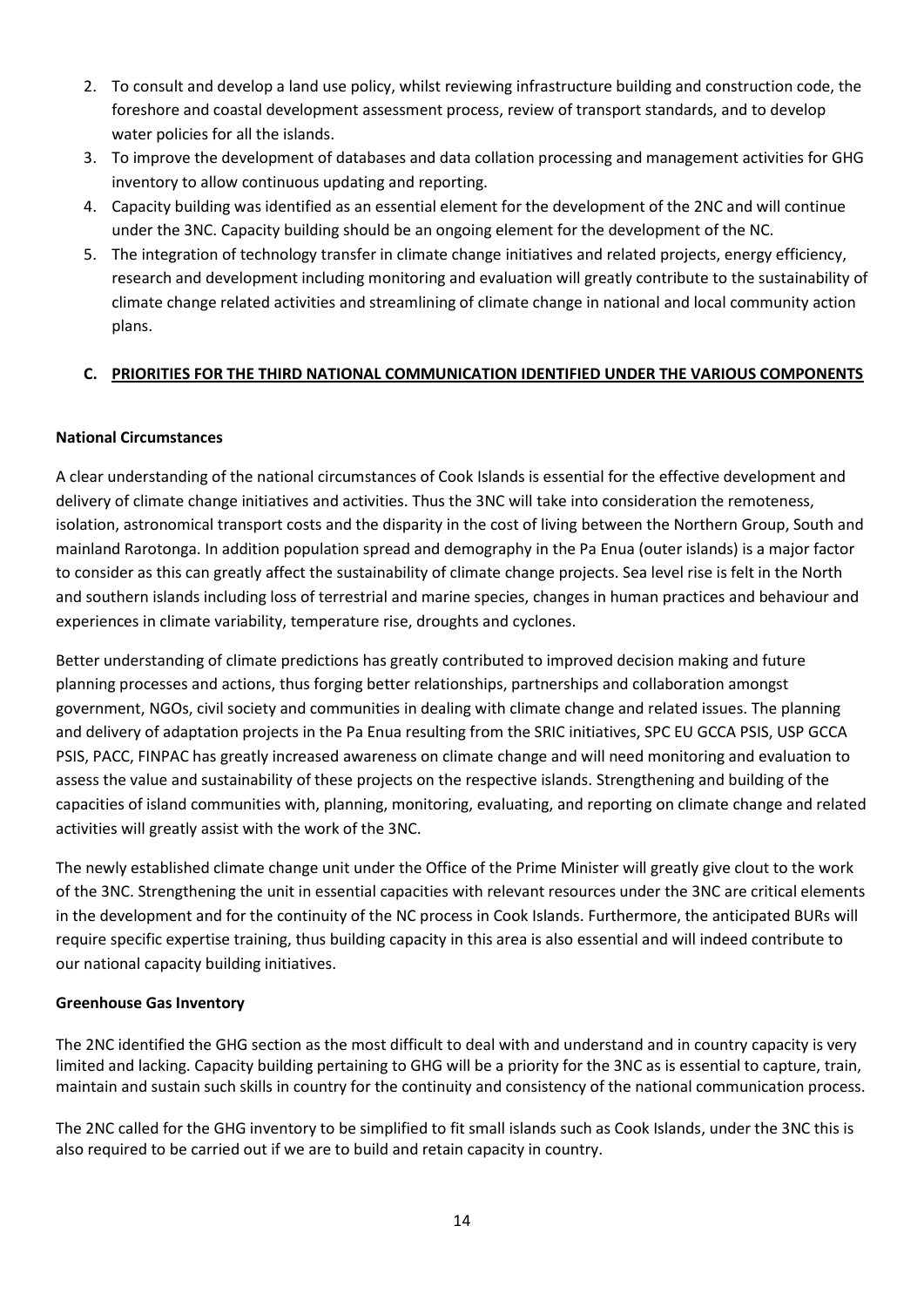Stakeholders are calling for measures to be put in place to ensure transparency and control of the fuel industry in order to protect consumer rights and choices to make informed decisions on products.

To put in place a designated focal point or unit to deal with the GHG process with focus on training, collecting, collating, analysing and interpreting with timely dissemination of relevant data and information to various stakeholders and communities. Specific training in understanding the IPCC guidelines is also crucial for the work of the 3NC.

#### **STEPS TAKEN OR ENVISAGED TO IMPLEMENT THE CONVENTION**

#### **Priority Measures to facilitate adequate adaptation**

Cook Islands government strategic direction is guided by the National Sustainable Development Plan 2011-2015 (NSDP).

Climate change is a cross cutting issue and is highlighted in the Cook Islands National Sustainable Development Plan 2011 - 2015 (NSDP) under goals 5 and 6; *resilient and sustainable communities and environment for living.* These two goals are the foundation of climate change and disaster risk management activities which is elaborated in the action plan called the Joint National Action Plan for Disaster Risk Management & Climate Change Adaptation 2011 - 2015 (JNAP 2011 – 2015). Kaveinga Tapapa or the Climate & Disaster Compatible Development Policy 2012 – 2016 exemplifies the strategic intentions of government pertaining to climate change and disaster risk management. The policy based on the NSDP articulates three specific areas of focus for Cook Islands; *resilience and adaptation, low carbon development and enabling environment.* Action plan under the JNAP ensures implementation with an inclusive approach to the delivery of climate change projects and initiatives. These measures engaged by government, ensures to facilitate adaptation initiatives and alignment to national priorities thus guaranteeing sustainability, operationalisation and support.

Institutionalisation of the climate change division under the Office of the Prime Minister with budget support further signals government's intentions and commitment under the UNFCCC. In addition, the establishment of the *Disaster Emergency Trust Fund* with an initial amount of NZ\$200,000.00 shows a concerted effort on government's part to furthering its commitment in addressing the adverse impacts of climate change and related areas.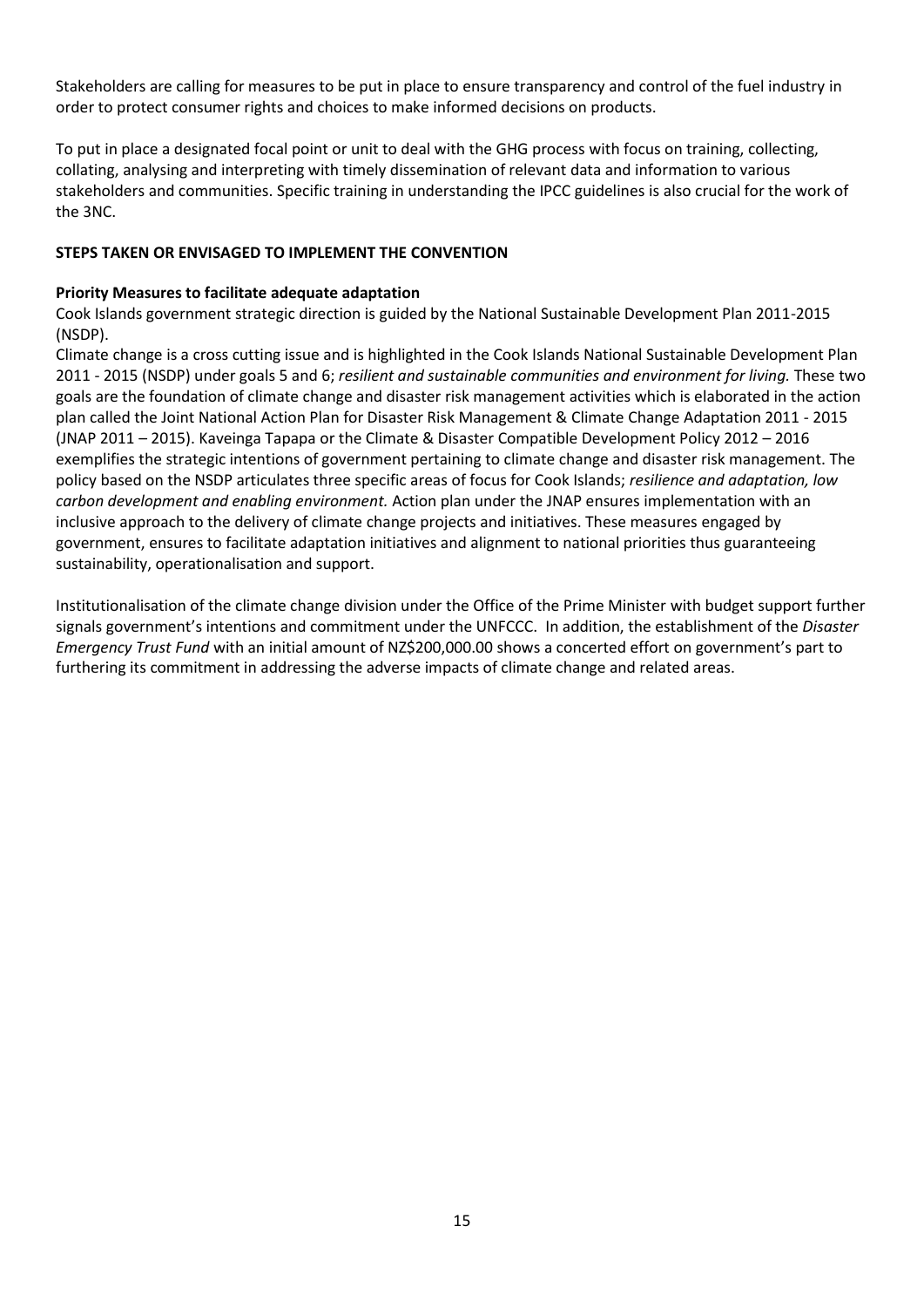Declaration in 2012 by government of half of the Cook Islands EEZ as a marine park means investigation, consultations, collection of baseline data and information is required for future monitoring, evaluation and analysis of the marine environment. Designated Cook Islands Marine Park (Marae Moana) **COOK ISLANDS** 

Adaptation measures under the 3NC will be guided by the Climate & Disaster Compatible Development Policy 2013- 2016 and coordinated and managed by the climate change division under the Office of the Prime Minister. Since the policy demands a holistic, consultative and inclusive approach to climate change adaptation activities, the coordination and management by the climate change unit will greatly reduce duplication of activities, costs and resources whilst building of in country capacities and experiences.

Provide support and relevant resources to address loss & damage which is evident in some of the Pa Enua and undertake an analysis of monetary and non monetary economic losses and benefits to those island communities that are affected.

Support the Ridge to Reef (R2R) project under the auspices of the National Environment Services (NES) to determine the impacts of climate change on terrestrial and marine species, biodiversity, habitats including endemic and endangered species.

To undertake coastal mapping to determine sea level rise on all islands therefore enabling the gathering of necessary information for future planning of adaptation initiatives and projects which will greatly contribute to the work of the 3NC.

## **Priority Measures to Mitigate climate change**

The Cook Islands government priority measures to mitigate climate change include, the institutionalisation of the Renewable Energy unit under the Office of the Prime Minister as well as the appointment of an Energy Commissioner. The renewable energy division focuses on delivering on the overall government ambitious target of 50 per cent renewable energy by 2015 and 100 per cent achieved by 2020.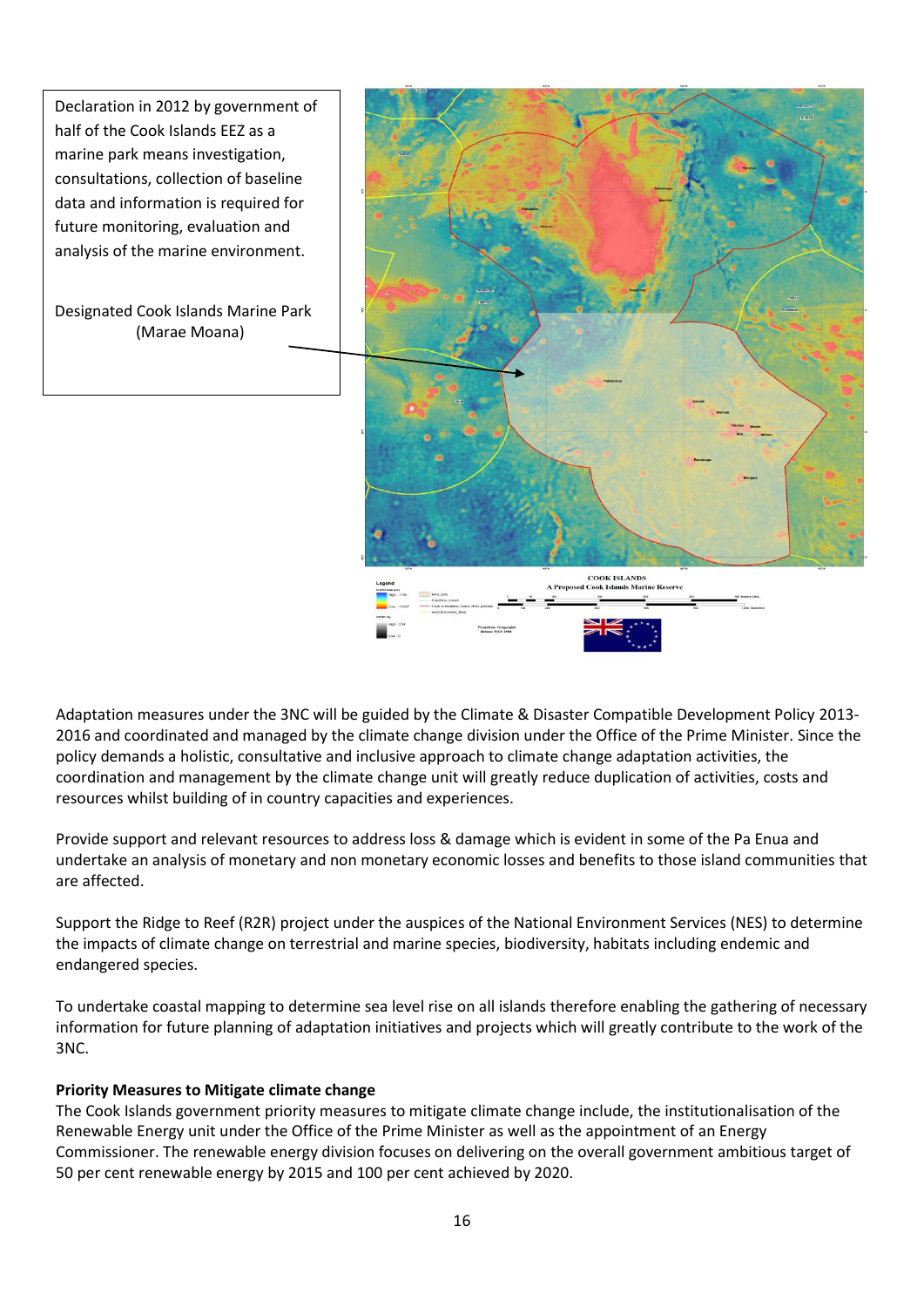The Renewable Energy Charter (Te Atamoa o te Uira), sets out the strategic plans of actions, costs and requirements needed to achieve the overall goals of government, which is further supported by the NAMA. Coordinated efforts under these two strategic documents maps out Cook Islands pathway towards achieving its renewable energy targets envisaged to significantly reduce greenhouse gas emissions and fossil fuel dependency in the Cook Islands.

Current work programs being implemented includes strengthening of infrastructure, securing resources including financial commitments, community involvement and awareness projects, which was preceded by research to determine appropriate energy sources for each respective island. According to current status report, Cook Islands is well on the way to reducing by 20 per cent of fossil fuel dependency by the end of 2015.

## **INFORMATION CONSIDERED RELEVANT FOR THE ACHIEVEMENT OF THE OBJECTIVES OF THE CONVENTION**

#### **Technology Transfer**

Technology transfer is an important aspect in the work of the 3NC as this facilitates the transfer of knowledge, information and resources amongst multiple stakeholders, users and entities and when appropriately fitted and applied will contribute to the sustainability of projects and capacity building on island communities.

It is a useful tool for efficient information services particularly in the area of climate early warning information systems and other climate related information and research. However, training on technology and new technology is necessary in order to progress the work of the 3NC and to build capacity. Equally important is the identification of appropriate person/s particularly on the remote islands to undertake technology training and to be able to transfer knowledge to others on their respective islands.

#### **Research and Systematic observations**

Climate Early Warning Systems and Climate Early Warning Information Systems compliment the work of each other and will greatly be beneficial when put in place in parallel with each other as data received from the climate early warning system will be used to populate the climate early warning information system thus feeding information at a faster pace. Reservations about the climate early warning systems will be the ongoing maintenance costs, where the project will be restricted to the lifetime of the equipment. Identifying suitable personnel and training them in observation methodology is a challenging task particularly in the Pa Enua where compliance is relaxed and sometimes not always adhered to. Consequently, there will be ongoing challenges with compliance and consistency in data collection, collation and reporting in the Pa Enua thus regular training and up skilling is a must.

## **Capacity building**

The building of in country capacity in order to work under the 3NC will be an ongoing exercise under the 3NC. Ensuring that capacity building is targeted in areas pertinent to the development of the3NC and not restricted to one or two people but spread across relevant and critical focal points. Capacity building is the key to successfully deliver on the 3NC, and for continuity that will greatly reduce costs from bringing in overseas consultants.

#### **Education, Training and Public Awareness**

Equally important is the education, training and the raising of public awareness programs and activities on the adverse impacts of climate change. The teachers climate change resource kit is a very useful tool tailored as an online resource readily available and accessible to teachers in classroom teaching. It is a complete teaching package which can also be easily assimilated in the school curriculum and is also relevant to all school grades from primary to high school. The teacher's resource kit is available to teachers in the Cook Islands on the Disaster and climate geo portal. However, the disadvantage of this to teachers, particularly in the Pa Enua is, that it takes too long to download the files and the large files will use up their megabytes quickly which all government employees are limited to a certain amount each month.

Training on climate change and related areas will be an ongoing exercise under the 3NC particularly training on GHG inventory and understanding of the IPCC guidelines.

Stakeholders emphasised the use of the local Maori language and the use of local examples in public awareness exercises and activities. Following this path will increase public understanding of climate change, encourage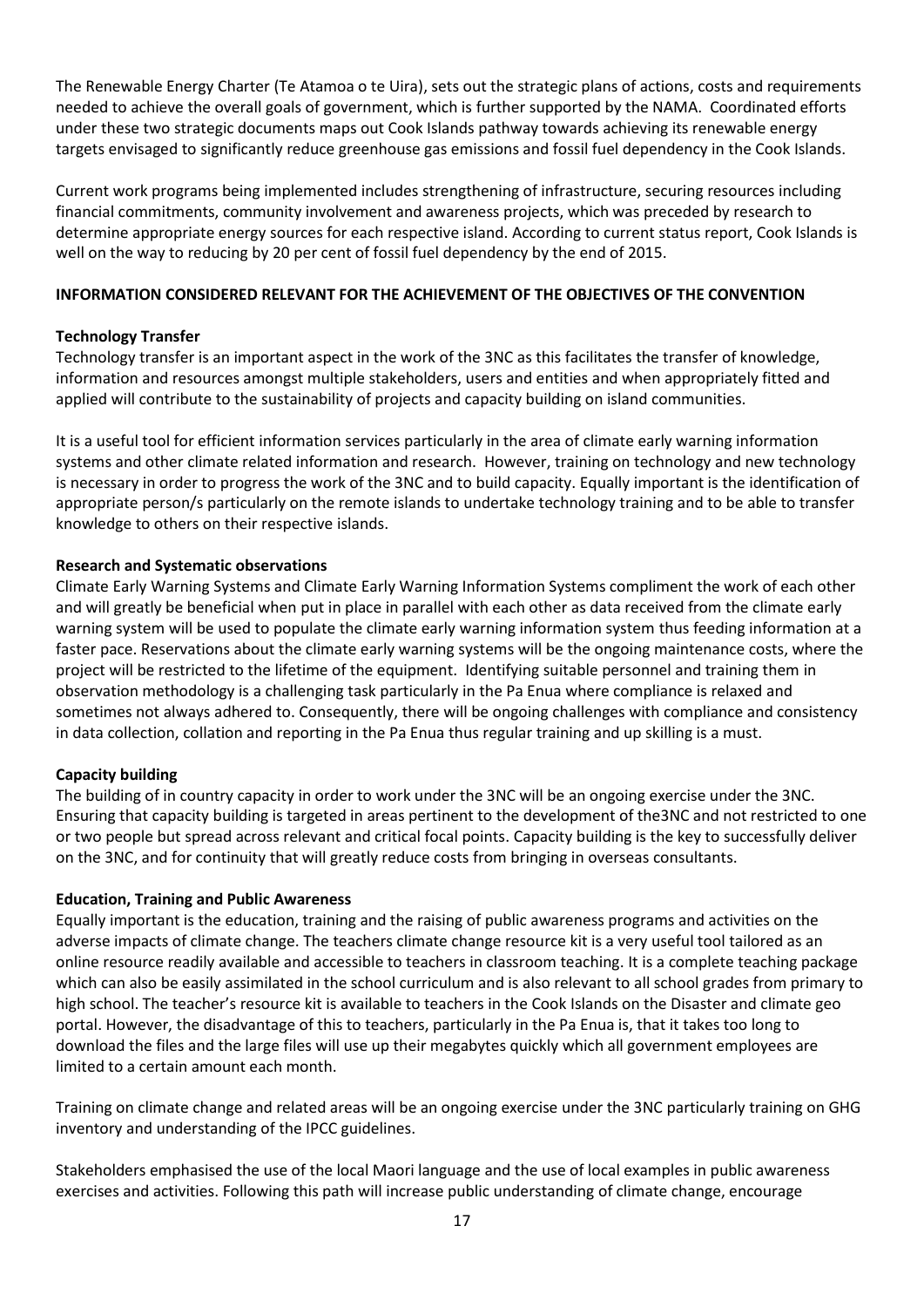feedback and participation of indigenous people in climate change debate, research and the passing on of traditional, cultural and local knowledge and practices for documentation and planning.

#### **Needs and constraints and related financial, technical and capacity gaps**

It is envisaged that the NIE status which Cook Islands is currently pursuing will greatly ease the strain from lengthy and complicated financial systems imposed by donor agencies. It will also enable the Cook Islands to access funds directly from the funding source rather than a third party. Cutting the third party out means that more funds is spent on project implementation as opposed to administration costs of the third party. Going through the process involves the building of capacities, strengthening of our financial systems ensuring robust reporting and accounting systems are in place and understood by all those involved. Achieving NIE status will boost national confidence in the area dealing with climate change and will greatly fast track the delivery of priority projects.

Technical knowledge and skills in dealing with GHG inventory was a major constraint under the 2NC as there is no one in country with specific knowledge and skills in this area. There is an urgent need for training on GHG inventory under the 3NC to build in country capacity on GHG inventory.

Lack of and the astronomical costs of transportation to the Northern Cook Islands will remain a huge constraint for the delivery of projects and programmes to those remote and isolated islands.

## **III. MAIN LESSONS LEARNED OF THE SELF-ASSESSMENT EXERCISE**

Lessons learned from the activities of the 2NC include the following;

Employ a designated person or unit to focus entirely on GHG in order to build capacity and ensure timely delivery of project. From past experience under the 2NC the nomination of personnel to take on GHG on top of existing workload was irresponsible as the task was tedious, slow and time consuming, resulting in delaying the delivery of the 2NC.

A national communication coordinator with clear terms of reference is required to coordinate and drive the work of the 3NC rather than nominating someone and topping up salary as this caused many delays under previous NC.

Too many priority areas may stress the budget causing under achievement, therefore, it is recommended to focus on continuity from the previous NC before embarking on the new work areas and bearing in mind the budget limitations.

When developing the budget it is recommended to be mindful of the inflation rate, as the same budget 7 years ago will not cover the same number of activity costs at today's rate.

It is recommended to designate focal point in various ministries and agencies as representatives in stakeholder meetings, as the heads of agencies are not always available for meetings and workshops.

Partnerships and collaboration with other ministries and agencies will ensure the effective and efficient delivery of projects in a timely manner whilst also reducing duplication and costs.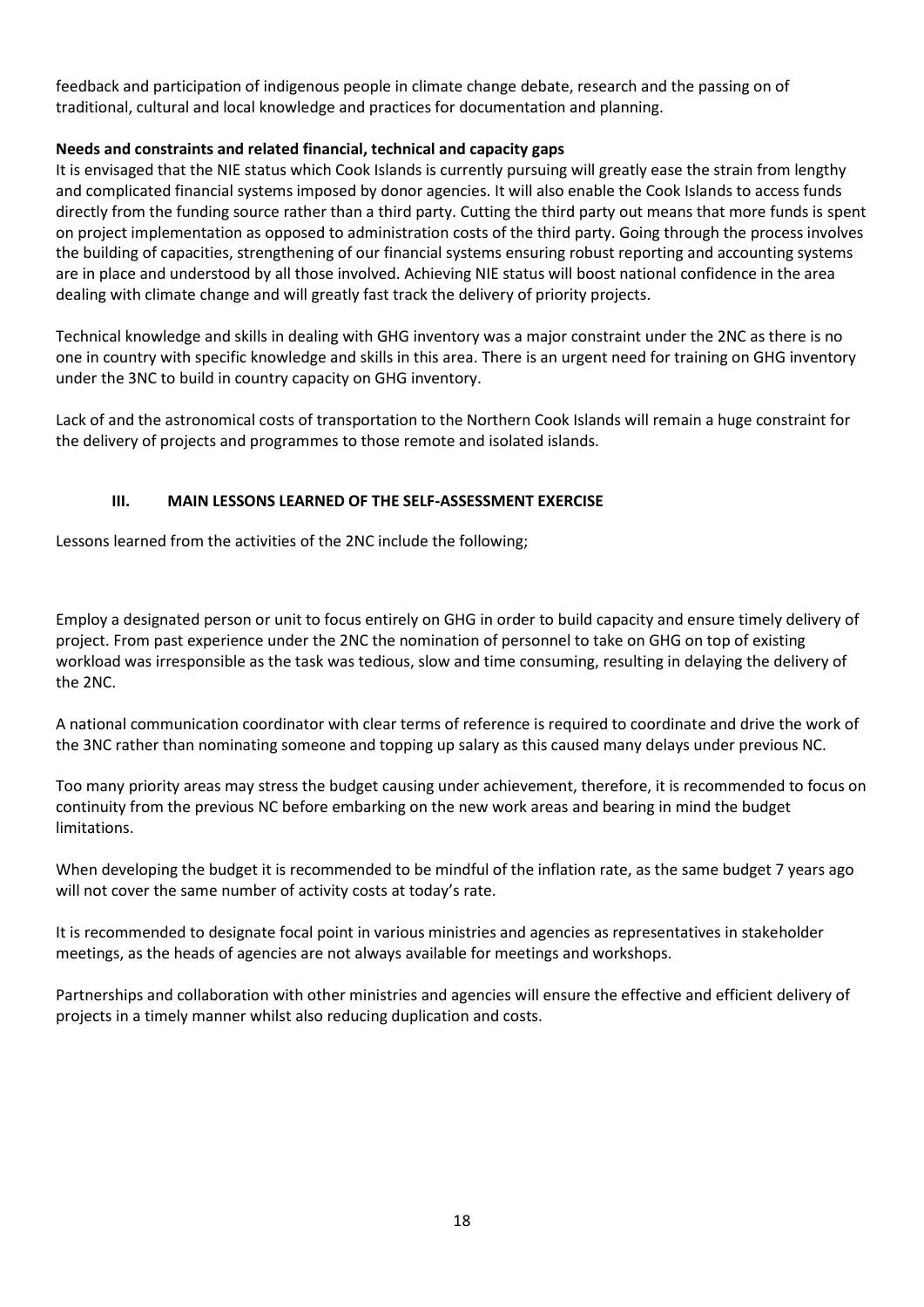## **Cost of Project (USD) 3NC**

| Cost of Project                 | 2015       | 2016       | <b>Total</b> | $\frac{9}{6}$ |  |
|---------------------------------|------------|------------|--------------|---------------|--|
|                                 | \$163,500  | \$317,000  | \$480,000    | 88.89         |  |
| Co-financing                    | Nil        | Nil        | Nil          |               |  |
| Government Contribution in kind | 50,000     | 50,000     | 100,000.00   | 11.11         |  |
| <b>Total</b>                    | 213,500.00 | 367,000.00 | 580,000.00   | 100.00        |  |

## **1. EXPECTED OUTPUTS FROM INSTITUTIONAL ARRANGEMENTS AND NATIONAL CIRCUMSTANCES**

## **INDICATIVE WORKPLAN FOR THE THIRD NATIONAL COMMUNICATION**

|                                                   |       |                | 2015           |        |                | 2016           |     |        |              |
|---------------------------------------------------|-------|----------------|----------------|--------|----------------|----------------|-----|--------|--------------|
| Outputs and Activities under the                  | Q1    | Q <sub>2</sub> | Q <sub>3</sub> | Q4     | Q <sub>5</sub> | Q <sub>6</sub> | Q7  | Q8     | <b>Total</b> |
| <b>Third National Com</b>                         |       |                |                |        |                |                |     |        |              |
| 1. Project Management                             |       |                |                |        |                |                |     |        |              |
| 1.1 Recruit Project Manager and                   | 1,000 |                |                |        |                |                |     |        | 1,000        |
| <b>Financial Officer</b>                          |       |                |                |        |                |                |     |        |              |
| Set up office space and equipment                 | 9,000 |                |                |        | 1,000          |                |     |        | 10,000       |
| Utility expenditure                               | 500   | 500            | 500            | 500    | 500            | 500            | 500 | 500    | 4,000        |
| Staff travel                                      |       |                | 5,000          |        |                | 5,000          |     |        | 10,000       |
| Independent annual audit of the                   |       |                |                | 2,000  |                |                |     | 2,000  | 4,000        |
| project                                           |       |                |                |        |                |                |     |        |              |
| Monitoring and evaluation of the                  |       |                |                |        |                |                |     | 15,000 | 15,000       |
| project                                           |       |                |                |        |                |                |     |        |              |
| Project Manager                                   |       |                |                | 50,000 |                |                |     | 50,000 | 100,000      |
| <b>Assistant Officer</b>                          |       |                |                | 20,000 |                |                |     | 20,000 | 40,000       |
| <b>Total</b>                                      |       |                |                |        |                |                |     |        | 184,000      |
| <b>National Circumstances</b><br>2.               |       |                |                |        |                |                |     |        |              |
| Formalise institutional and                       |       |                |                |        |                |                |     |        |              |
| collaborative mechanisms to work<br>under the 3NC |       |                |                |        |                |                |     |        |              |
| Inception workshop                                |       |                | 1500           |        |                |                |     |        | 1500         |
|                                                   |       |                |                |        |                |                |     |        |              |
| Review chapter on national<br>circumstances       |       |                |                | 4000   |                | 4000           |     |        | 8000         |
|                                                   |       |                |                |        |                |                |     |        |              |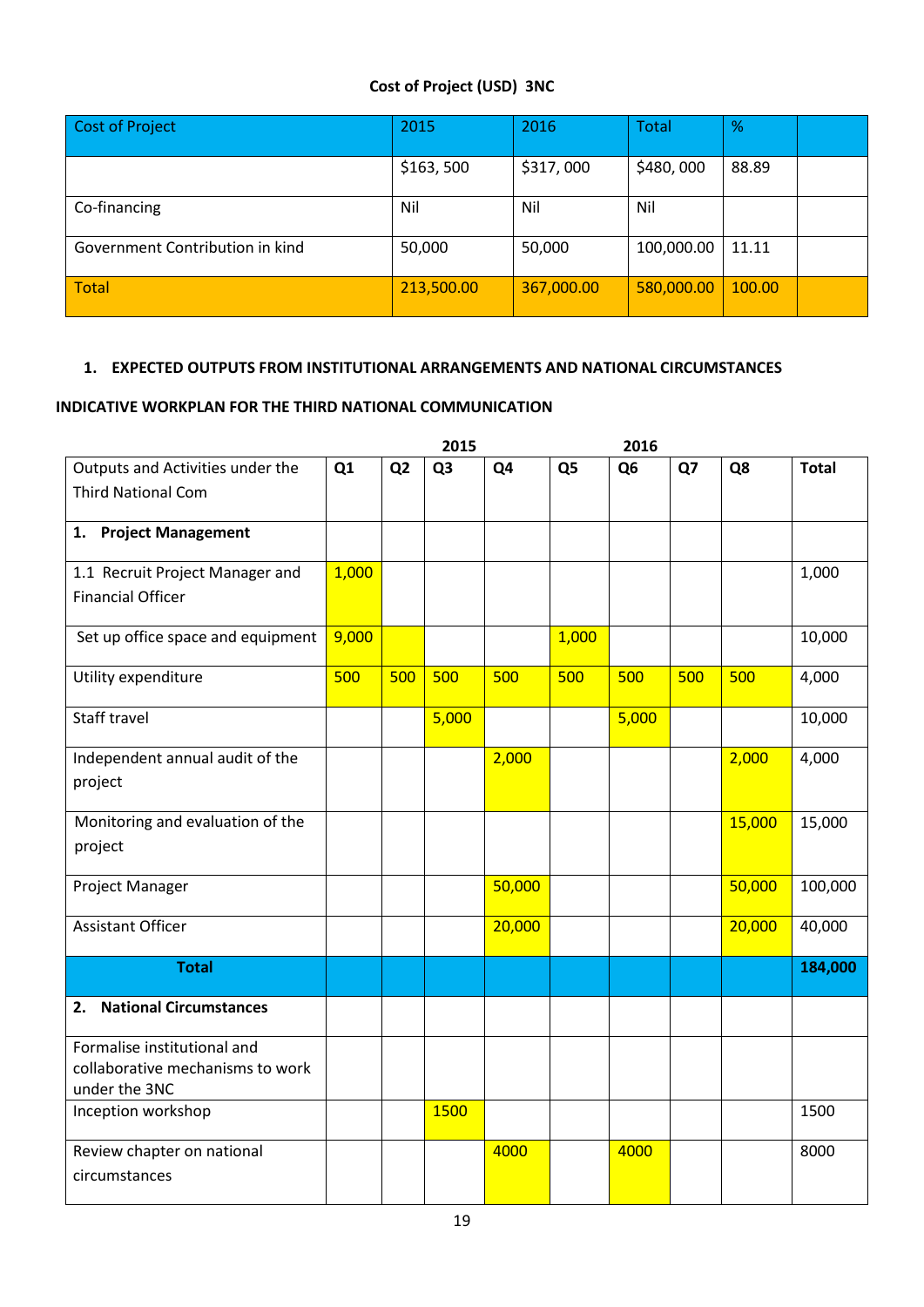| Prepare draft on national             |  |       |       |       |       | 5000 |       | 5000   |
|---------------------------------------|--|-------|-------|-------|-------|------|-------|--------|
| circumstances                         |  |       |       |       |       |      |       |        |
|                                       |  |       |       |       |       |      |       |        |
| Circulate draft, consolidate          |  |       |       |       |       |      |       |        |
| comments and finalise the chapter     |  |       |       |       |       |      |       |        |
| <b>Total</b>                          |  |       |       |       |       |      |       | 14,500 |
| <b>Greenhouse Gas Inventory</b><br>З. |  |       |       |       |       |      |       |        |
| (GHG)                                 |  |       |       |       |       |      |       |        |
|                                       |  |       |       |       |       |      |       |        |
| Setup of inventory taskforce team     |  |       |       |       |       |      |       |        |
| Define tasks and agree on             |  |       |       |       |       |      |       |        |
| responsibilities                      |  |       |       |       |       |      |       |        |
| Training for taskforce team, IPCC     |  | 20000 |       |       | 15000 |      |       | 35000  |
| guidelines, UNEP, ghg                 |  |       |       |       |       |      |       |        |
| inventory/software as appropriate     |  |       |       |       |       |      |       |        |
| and required NC                       |  |       |       |       |       |      |       |        |
| Assign person responsible for data    |  |       |       |       |       |      |       |        |
| archiving for activity data/emission  |  |       |       |       |       |      |       |        |
| factors                               |  |       |       |       |       |      |       |        |
| Design data archiving system          |  | 5000  |       |       |       |      |       | 5000   |
| Archive activity data from the        |  |       |       | 2000  |       |      | 6000  | 8000   |
| team                                  |  |       |       |       |       |      |       |        |
|                                       |  |       |       |       |       |      |       |        |
| Review existing emission factors      |  |       | 3000  |       |       |      |       | 3000   |
| and develop database for different    |  |       |       |       |       |      |       |        |
| sectors                               |  |       |       |       |       |      |       |        |
| Calculate ghg inventory using         |  |       | 15000 | 15000 |       |      |       | 30000  |
| higher tier to the extent possible    |  |       |       |       |       |      |       |        |
| Conduct QA/QC key source              |  |       |       | 2000  |       |      |       | 2000   |
| analysis, good practices and          |  |       |       |       |       |      |       |        |
| uncertainty management                |  |       |       |       |       |      |       |        |
| Focus group meetings                  |  |       | 6000  |       | 5000  |      |       | 11000  |
| Finalize the inventory component      |  |       |       |       |       |      | 5000  | 5000   |
| for NC                                |  |       |       |       |       |      |       |        |
| <b>Total</b>                          |  |       |       |       |       |      |       | 99,000 |
| <b>Measures to address</b><br>4.      |  |       |       |       |       |      |       |        |
| adequate adaptation and loss          |  |       |       |       |       |      |       |        |
| & damage to Climate Change            |  |       |       |       |       |      |       |        |
| Monitor and evaluate adaptation       |  |       |       |       |       |      | 20000 | 20000  |
| projects and V&As and produce a       |  |       |       |       |       |      |       |        |
| results and outcomes report           |  |       |       |       |       |      |       |        |
| Provide support for research on       |  |       |       |       |       |      | 40000 | 40000  |
| loss & damage and impact on           |  |       |       |       |       |      |       |        |
| communities                           |  |       |       |       |       |      |       |        |
| Raise awareness on climate            |  |       |       |       |       |      | 30000 | 30000  |
| change and disaster preparedness      |  |       |       |       |       |      |       |        |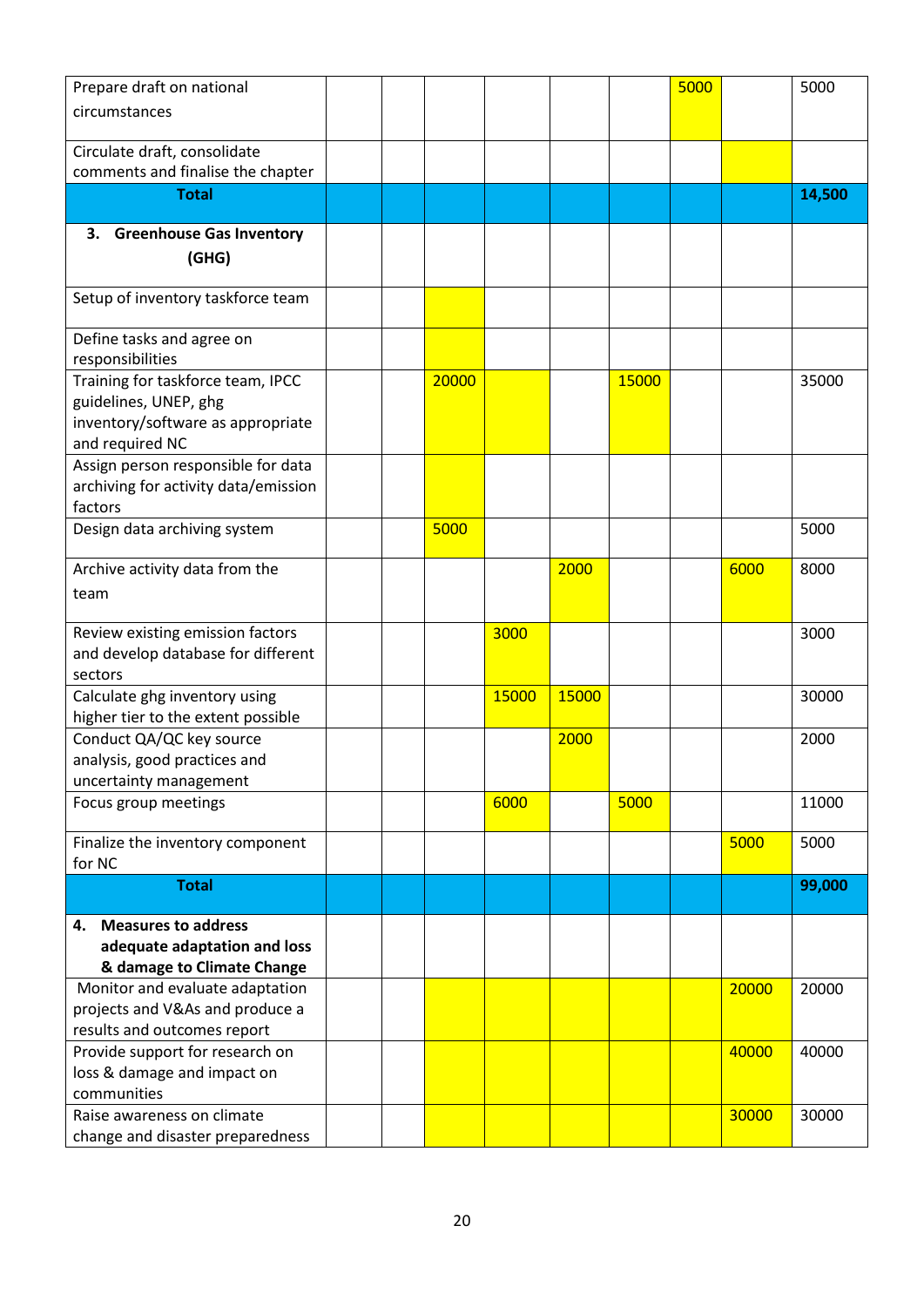| Develop and produce climate                                  |                |                |                |                |                |                |      | 8000  | 8000    |
|--------------------------------------------------------------|----------------|----------------|----------------|----------------|----------------|----------------|------|-------|---------|
| change materials in Maori                                    |                |                |                |                |                |                |      |       |         |
|                                                              |                |                |                |                |                |                |      |       |         |
| Gather information on sea level                              |                |                |                |                |                | 5000           |      |       | 5000    |
| rise through coastal mapping                                 |                |                |                |                |                |                |      |       |         |
| Analysis and summary of                                      |                |                |                |                |                |                |      | 2000  | 2000    |
| adaptation activities included in                            |                |                |                |                |                |                |      |       |         |
| NC                                                           |                |                |                |                |                |                |      |       |         |
| <b>Total</b>                                                 |                |                |                |                |                |                |      |       | 105,000 |
|                                                              |                |                |                |                |                |                |      |       |         |
| <b>Measures to Mitigate Climate</b><br>5.                    | Q <sub>1</sub> | Q <sub>2</sub> | Q <sub>3</sub> | Q <sub>4</sub> | Q <sub>5</sub> | Q <sub>6</sub> | Q7   | Q8    |         |
| Change                                                       |                |                |                |                | 3000           |                |      | 3000  | 6000    |
| Review, analyse and assess<br>mitigation actions and include |                |                |                |                |                |                |      |       |         |
| summary in NC                                                |                |                |                |                |                |                |      |       |         |
| <b>Technology Transfer</b><br>6.                             |                |                |                |                |                |                |      |       |         |
|                                                              |                |                |                |                |                |                |      |       |         |
| Review progress of V&A and                                   |                |                |                |                |                |                |      |       |         |
| mitigation technology transfer and                           |                |                |                |                |                |                |      |       |         |
| identify gaps and needs                                      |                |                |                |                |                |                |      |       |         |
|                                                              |                |                |                |                |                |                |      |       |         |
| Provide relevant training in                                 |                |                |                |                |                | 5000           |      |       | 5000    |
| technology transfer                                          |                |                |                |                |                |                |      |       |         |
| <b>Total</b>                                                 |                |                |                |                |                |                |      |       | 11,000  |
|                                                              |                |                |                |                |                |                |      |       |         |
| <b>Research and Systematic</b><br>7.<br><b>Observation</b>   |                |                |                |                |                |                |      |       |         |
| Monitor, evaluate research and                               |                |                |                |                |                |                |      | 3000  | 3000    |
| systematic climate observation                               |                |                |                |                |                |                |      |       |         |
| and include summary in NC                                    |                |                |                |                |                |                |      |       |         |
| <b>Updated information on</b><br>8.                          |                |                |                |                |                |                |      |       |         |
| education, training and public                               |                |                |                |                |                |                |      |       |         |
| awareness                                                    |                |                |                |                |                |                |      |       |         |
|                                                              |                |                |                |                |                |                |      |       |         |
| Review of progress in education,                             |                |                |                |                |                |                | 1000 | 1000  | 2000    |
| training and public awareness,                               |                |                |                |                |                |                |      |       |         |
| identify gaps and needs and                                  |                |                |                |                |                |                |      |       |         |
| prepare summary for NC                                       |                |                |                |                |                |                |      |       |         |
| 9. Training in climate change                                |                |                |                |                |                |                |      |       |         |
| process and negotiation                                      |                |                |                |                |                |                |      |       |         |
| Workshop on climate change                                   |                |                |                |                | 4000           |                |      |       | 4000    |
| process and negotiation skills                               |                |                |                |                |                |                |      |       |         |
| Promote relevant persons to                                  |                |                |                | 15000          |                |                |      | 15000 | 30000   |
| attend related regional or<br>international workshops on     |                |                |                |                |                |                |      |       |         |
| climate change process and                                   |                |                |                |                |                |                |      |       |         |
| negotiation                                                  |                |                |                |                |                |                |      |       |         |
| 10. Constraints and gaps, and                                |                |                |                |                |                |                |      |       |         |
| related financial, technical                                 |                |                |                |                |                |                |      |       |         |
|                                                              |                |                |                |                |                |                |      |       |         |
| and capacity needs identified                                |                |                |                |                |                |                |      |       |         |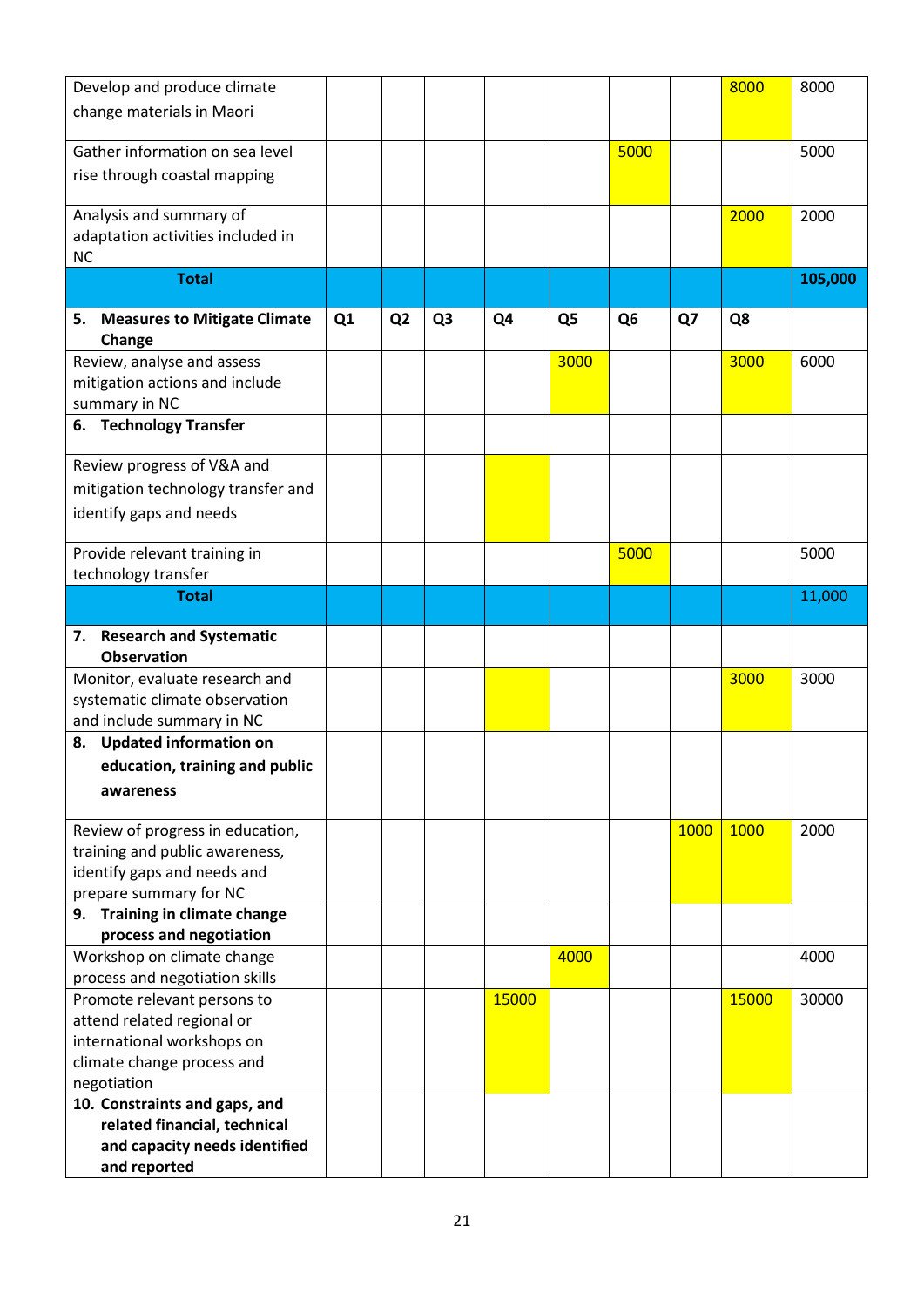| Analyse constraints, gaps relating   |  |      | 2000 |      |      | 2000    |
|--------------------------------------|--|------|------|------|------|---------|
| to financial, technical and capacity |  |      |      |      |      |         |
| needs in all sections above          |  |      |      |      |      |         |
| Compile review and include in NC     |  |      |      |      |      |         |
|                                      |  |      |      |      |      |         |
| 11. Technical Assistance             |  |      |      |      |      |         |
| Invite technical consultants as      |  | 6000 |      | 6000 |      | 12000   |
| required to provide consultants as   |  |      |      |      |      |         |
| required to provide services to the  |  |      |      |      |      |         |
| various country working              |  |      |      |      |      |         |
| institutions particularly on planned |  |      |      |      |      |         |
| activities relating to adaptation    |  |      |      |      |      |         |
| assessment, emission modelling       |  |      |      |      |      |         |
| and mitigation assessment            |  |      |      |      |      |         |
| 12. Compilation and Production       |  |      |      |      |      |         |
| of NC                                |  |      |      |      |      |         |
| Compile NC and circulate for         |  |      |      |      |      |         |
| review and comments                  |  |      |      |      |      |         |
| Organise workshop to present final   |  |      |      |      | 8500 | 8500    |
| report                               |  |      |      |      |      |         |
| Print hard copies of NC              |  |      |      |      | 5000 | 5000    |
|                                      |  |      |      |      |      |         |
| Submit electronic copies to          |  |      |      |      |      |         |
| <b>UNFCCC and UNEP</b>               |  |      |      |      |      |         |
| <b>Total</b>                         |  |      |      |      |      | 66,500  |
| <b>Overall Total</b>                 |  |      |      |      |      | 480,000 |
|                                      |  |      |      |      |      |         |
|                                      |  |      |      |      |      |         |
| <b>Funding</b>                       |  |      |      |      |      | 480,000 |
|                                      |  |      |      |      |      |         |

#### **ACKNOWLEDGEMENTS**

We would like to thank all those who took part in the consultation process (listed on page 6) and all the regular Climate Change and Disaster Risk Management Platform members who continue to support us in our work "Meitaki Ma'ata". Thank you also to UNEP for the funding to allow us to carry out this work.